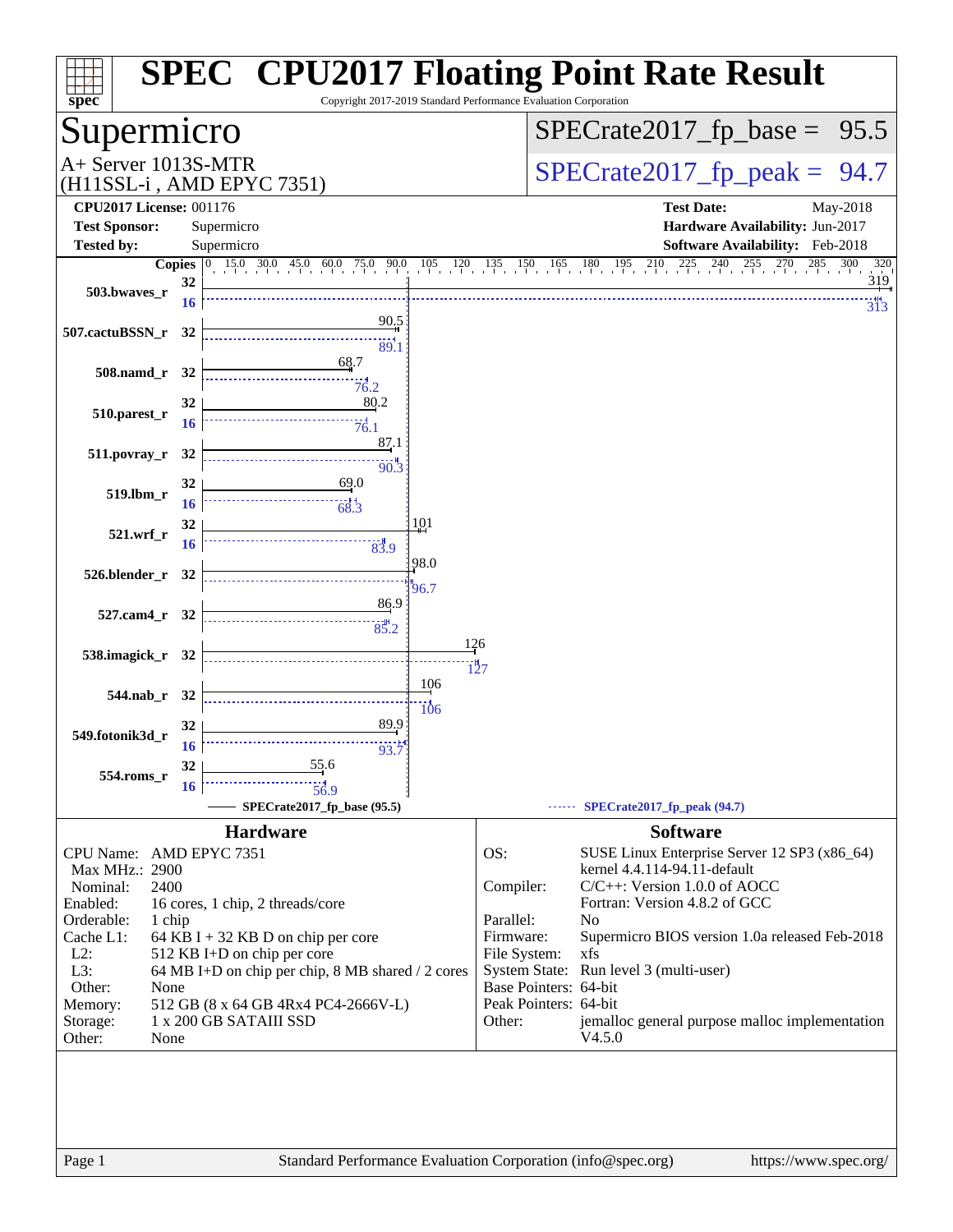

Copyright 2017-2019 Standard Performance Evaluation Corporation

# Supermicro

# $SPECTate2017_fp\_base = 95.5$

### (H11SSL-i , AMD EPYC 7351)

 $A+$  Server 1013S-MTR<br>  $\langle$ H11SSL-i AMD EPYC 7351) [SPECrate2017\\_fp\\_peak =](http://www.spec.org/auto/cpu2017/Docs/result-fields.html#SPECrate2017fppeak) 94.7

**[CPU2017 License:](http://www.spec.org/auto/cpu2017/Docs/result-fields.html#CPU2017License)** 001176 **[Test Date:](http://www.spec.org/auto/cpu2017/Docs/result-fields.html#TestDate)** May-2018 **[Test Sponsor:](http://www.spec.org/auto/cpu2017/Docs/result-fields.html#TestSponsor)** Supermicro **[Hardware Availability:](http://www.spec.org/auto/cpu2017/Docs/result-fields.html#HardwareAvailability)** Jun-2017 **[Tested by:](http://www.spec.org/auto/cpu2017/Docs/result-fields.html#Testedby)** Supermicro **[Software Availability:](http://www.spec.org/auto/cpu2017/Docs/result-fields.html#SoftwareAvailability)** Feb-2018

#### **[Results Table](http://www.spec.org/auto/cpu2017/Docs/result-fields.html#ResultsTable)**

|                          | <b>Base</b>   |                |       |                | <b>Peak</b> |                |            |               |                |              |                |              |                |              |
|--------------------------|---------------|----------------|-------|----------------|-------------|----------------|------------|---------------|----------------|--------------|----------------|--------------|----------------|--------------|
| <b>Benchmark</b>         | <b>Copies</b> | <b>Seconds</b> | Ratio | <b>Seconds</b> | Ratio       | <b>Seconds</b> | Ratio      | <b>Copies</b> | <b>Seconds</b> | <b>Ratio</b> | <b>Seconds</b> | <b>Ratio</b> | <b>Seconds</b> | <b>Ratio</b> |
| 503.bwayes_r             | 32            | 1005           | 319   | 1007           | 319         | 1023           | 314        | 16            | 515            | 312          | <u>513</u>     | 313          | 510            | 315          |
| 507.cactuBSSN r          | 32            | 448            | 90.5  | 446            | 90.8        | 454            | 89.3       | 32            | 456            | 88.9         | 455            | 89.1         | 455            | 89.1         |
| $508$ .namd $r$          | 32            | 446            | 68.1  | 443            | 68.7        | 440            | 69.1       | 32            | 399            | 76.2         | 399            | 76.2         | 399            | 76.2         |
| $510.parest_r$           | 32            | 1044           | 80.2  | 1043           | 80.3        | 1044           | 80.2       | 16            | 550            | 76.1         | 550            | 76.1         | 550            | 76.1         |
| 511.povray_r             | 32            | 858            | 87.1  | 854            | 87.5        | 858            | 87.0       | 32            | 835            | 89.5         | 828            | 90.3         | 827            | 90.4         |
| 519.1bm r                | 32            | 489            | 69.0  | 491            | 68.7        | 487            | 69.2       | 16            | 247            | 68.3         | 247            | 68.2         | 237            | 71.2         |
| $521$ .wrf r             | 32            | 711            | 101   | 694            | 103         | 718            | 99.8       | 16            | 431            | 83.2         | 427            | 83.9         | 425            | 84.2         |
| 526.blender r            | 32            | 497            | 98.0  | 500            | 97.6        | 497            | 98.0       | 32            | 504            | 96.7         | 519            | 93.9         | 501            | 97.3         |
| 527.cam4_r               | 32            | 642            | 87.2  | 644            | 86.9        | 644            | 86.9       | 32            | 657            | 85.2         | 664            | 84.3         | 649            | 86.2         |
| 538.imagick_r            | 32            | 630            | 126   | 632            | 126         | 631            | <b>126</b> | 32            | 631            | 126          | 623            | 128          | 624            | <u>127</u>   |
| 544.nab_r                | 32            | 510            | 106   | 509            | 106         | 509            | 106        | 32            | 509            | 106          | 511            | 105          | 509            | 106          |
| 549.fotonik3d r          | 32            | 1388           | 89.8  | 1388           | 89.9        | 1385           | 90.1       | 16            | 685            | 91.1         | 664            | 94.0         | 665            | 93.7         |
| $554$ .roms r            | 32            | 915            | 55.6  | 918            | 55.4        | 909            | 56.0       | 16            | 447            | 56.9         | 447            | 56.9         | 448            | 56.7         |
| SPECrate2017 fp base $=$ |               |                | 95.5  |                |             |                |            |               |                |              |                |              |                |              |

**[SPECrate2017\\_fp\\_peak =](http://www.spec.org/auto/cpu2017/Docs/result-fields.html#SPECrate2017fppeak) 94.7**

Results appear in the [order in which they were run.](http://www.spec.org/auto/cpu2017/Docs/result-fields.html#RunOrder) Bold underlined text [indicates a median measurement.](http://www.spec.org/auto/cpu2017/Docs/result-fields.html#Median)

#### **[Submit Notes](http://www.spec.org/auto/cpu2017/Docs/result-fields.html#SubmitNotes)**

The config file option 'submit' was used. 'numactl' was used to bind copies to the cores. See the configuration file for details.

#### **[Operating System Notes](http://www.spec.org/auto/cpu2017/Docs/result-fields.html#OperatingSystemNotes)**

'ulimit -s unlimited' was used to set environment stack size 'ulimit -l 2097152' was used to set environment locked pages in memory limit

runspec command invoked through numactl i.e.: numactl --interleave=all runspec <etc>

Set dirty ratio=8 to limit dirty cache to 8% of memory Set swappiness=1 to swap only if necessary Set zone\_reclaim\_mode=1 to free local node memory and avoid remote memory sync then drop\_caches=3 to reset caches before invoking runcpu

dirty\_ratio, swappiness, zone\_reclaim\_mode and drop\_caches were all set using privileged echo (e.g. echo 1 > /proc/sys/vm/swappiness).

Transparent huge pages were enabled for this run (OS default)

Huge pages were not configured for this run.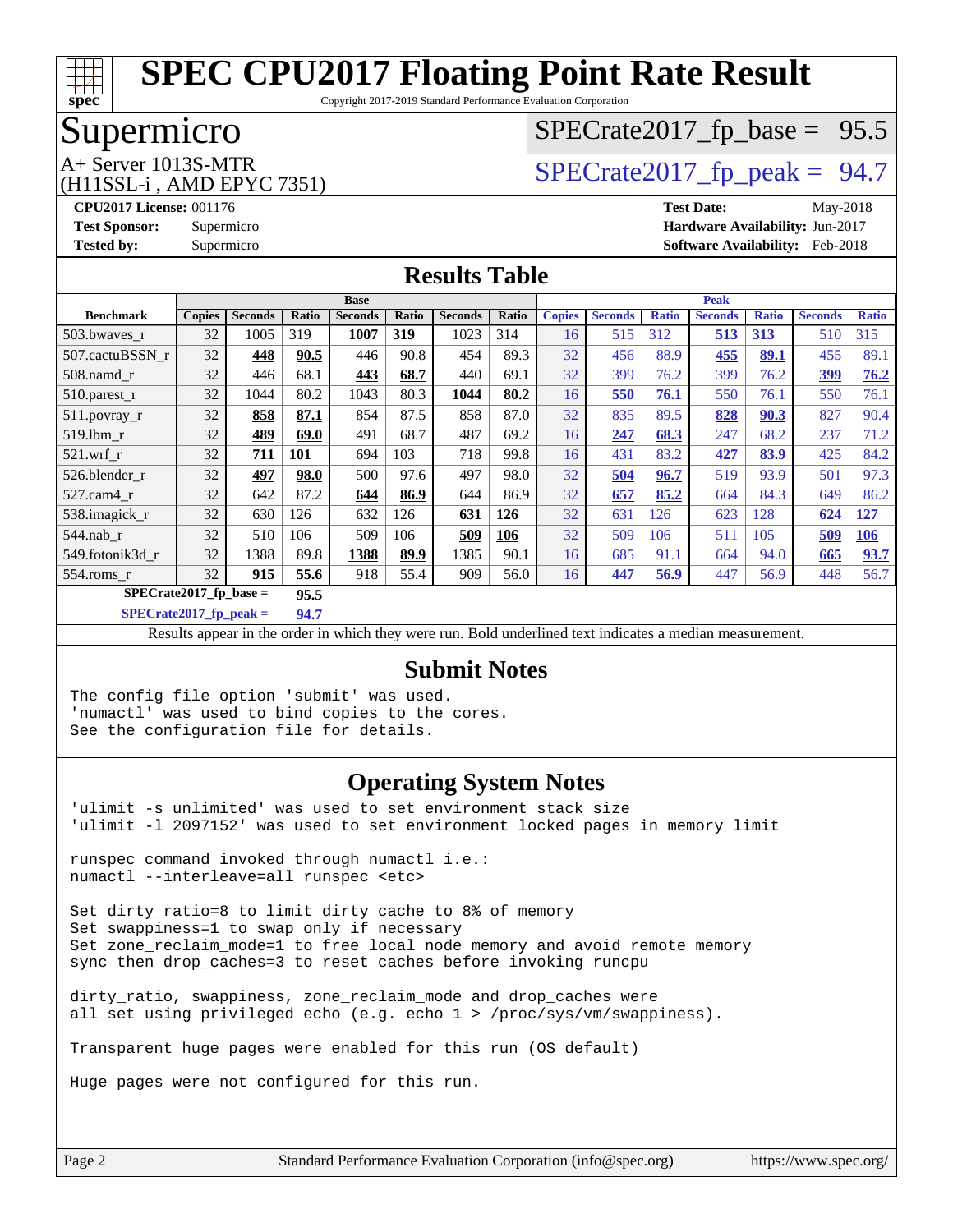

Copyright 2017-2019 Standard Performance Evaluation Corporation

## Supermicro

 $SPECTate2017_fp\_base = 95.5$ 

# (H11SSL-i , AMD EPYC 7351)

 $A+$  Server 1013S-MTR<br>(H11SSL in AMD EPVC 7351)

**[Tested by:](http://www.spec.org/auto/cpu2017/Docs/result-fields.html#Testedby)** Supermicro **[Software Availability:](http://www.spec.org/auto/cpu2017/Docs/result-fields.html#SoftwareAvailability)** Feb-2018

**[CPU2017 License:](http://www.spec.org/auto/cpu2017/Docs/result-fields.html#CPU2017License)** 001176 **[Test Date:](http://www.spec.org/auto/cpu2017/Docs/result-fields.html#TestDate)** May-2018 **[Test Sponsor:](http://www.spec.org/auto/cpu2017/Docs/result-fields.html#TestSponsor)** Supermicro **[Hardware Availability:](http://www.spec.org/auto/cpu2017/Docs/result-fields.html#HardwareAvailability)** Jun-2017

#### **[General Notes](http://www.spec.org/auto/cpu2017/Docs/result-fields.html#GeneralNotes)**

Environment variables set by runcpu before the start of the run: LD\_LIBRARY\_PATH = "/home/cpu2017/amd1704-rate-libs-revC/64;/home/cpu2017/amd1704-rate-libs-revC/32:" MALLOC\_CONF = "lg\_chunk:28"

The AMD64 AOCC Compiler Suite is available at <http://developer.amd.com/amd-aocc/>

The AOCC Gold Linker plugin was installed and used for the link stage.

The AOCC Fortran Plugin version 1.0 was used to leverage AOCC optimizers with gfortran. It is available here: <http://developer.amd.com/amd-aocc/> Binaries were compiled on a system with 2x AMD EPYC 7601 CPU + 512GB Memory using RHEL 7.4

jemalloc, a general purpose malloc implementation, was obtained at <https://github.com/jemalloc/jemalloc/releases/download/4.5.0/jemalloc-4.5.0.tar.bz2> jemalloc was built with GCC v4.8.5 in RHEL v7.2 under default conditions. jemalloc uses environment variable MALLOC\_CONF with values narenas and lg\_chunk: narenas: sets the maximum number of arenas to use for automatic multiplexing of threads and arenas. lg\_chunk: set the virtual memory chunk size (log base 2). For example,

lg\_chunk:21 sets the default chunk size to 2^21 = 2MiB.

NA: The test sponsor attests, as of date of publication, that CVE-2017-5754 (Meltdown) is mitigated in the system as tested and documented. Yes: The test sponsor attests, as of date of publication, that CVE-2017-5753 (Spectre variant 1) is mitigated in the system as tested and documented. Yes: The test sponsor attests, as of date of publication, that CVE-2017-5715 (Spectre variant 2) is mitigated in the system as tested and documented.

#### **[Platform Notes](http://www.spec.org/auto/cpu2017/Docs/result-fields.html#PlatformNotes)**

BIOS Settings: Determinism Slider = Power Sysinfo program /home/cpu2017/bin/sysinfo Rev: r5797 of 2017-06-14 96c45e4568ad54c135fd618bcc091c0f running on linux-pm02 Sat May 12 02:35:46 2018

 SUT (System Under Test) info as seen by some common utilities. For more information on this section, see <https://www.spec.org/cpu2017/Docs/config.html#sysinfo>

 From /proc/cpuinfo model name : AMD EPYC 7351 16-Core Processor 1 "physical id"s (chips) 32 "processors"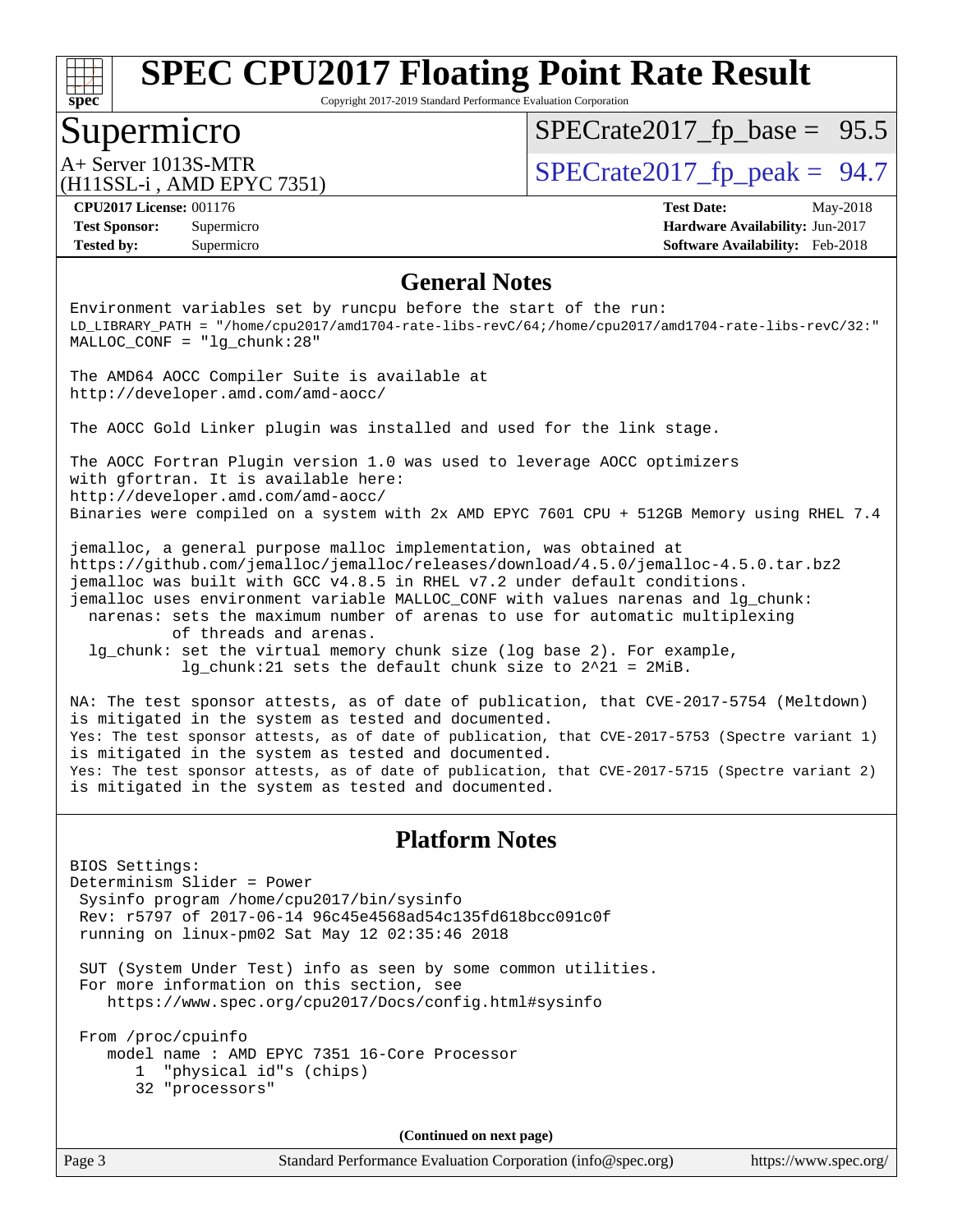

Copyright 2017-2019 Standard Performance Evaluation Corporation

# Supermicro

 $SPECrate2017_fp\_base = 95.5$ 

(H11SSL-i , AMD EPYC 7351)

 $A+$  Server 1013S-MTR<br>  $\langle$ H11SSL-i AMD EPYC 7351) [SPECrate2017\\_fp\\_peak =](http://www.spec.org/auto/cpu2017/Docs/result-fields.html#SPECrate2017fppeak) 94.7

**[Tested by:](http://www.spec.org/auto/cpu2017/Docs/result-fields.html#Testedby)** Supermicro **[Software Availability:](http://www.spec.org/auto/cpu2017/Docs/result-fields.html#SoftwareAvailability)** Feb-2018

**[CPU2017 License:](http://www.spec.org/auto/cpu2017/Docs/result-fields.html#CPU2017License)** 001176 **[Test Date:](http://www.spec.org/auto/cpu2017/Docs/result-fields.html#TestDate)** May-2018 **[Test Sponsor:](http://www.spec.org/auto/cpu2017/Docs/result-fields.html#TestSponsor)** Supermicro **[Hardware Availability:](http://www.spec.org/auto/cpu2017/Docs/result-fields.html#HardwareAvailability)** Jun-2017

#### **[Platform Notes \(Continued\)](http://www.spec.org/auto/cpu2017/Docs/result-fields.html#PlatformNotes)**

| cpu cores : 16<br>siblings : 32                                                      | cores, siblings (Caution: counting these is hw and system dependent. The following<br>excerpts from /proc/cpuinfo might not be reliable. Use with caution.) |  |  |  |  |  |
|--------------------------------------------------------------------------------------|-------------------------------------------------------------------------------------------------------------------------------------------------------------|--|--|--|--|--|
|                                                                                      | physical 0: cores 0 1 4 5 8 9 12 13 16 17 20 21 24 25 28 29                                                                                                 |  |  |  |  |  |
| From lscpu:                                                                          |                                                                                                                                                             |  |  |  |  |  |
| Architecture:                                                                        | x86 64                                                                                                                                                      |  |  |  |  |  |
| $CPU$ op-mode(s):                                                                    | $32$ -bit, $64$ -bit                                                                                                                                        |  |  |  |  |  |
| Byte Order:                                                                          | Little Endian                                                                                                                                               |  |  |  |  |  |
| CPU(s):                                                                              | 32                                                                                                                                                          |  |  |  |  |  |
| On-line $CPU(s)$ list:                                                               | $0 - 31$                                                                                                                                                    |  |  |  |  |  |
| Thread(s) per core:                                                                  | 2                                                                                                                                                           |  |  |  |  |  |
| $Core(s)$ per socket:                                                                | 16                                                                                                                                                          |  |  |  |  |  |
| Socket(s):                                                                           | $\mathbf{1}$                                                                                                                                                |  |  |  |  |  |
| NUMA $node(s):$                                                                      | 4                                                                                                                                                           |  |  |  |  |  |
| Vendor ID:                                                                           | AuthenticAMD                                                                                                                                                |  |  |  |  |  |
| CPU family:                                                                          | 23                                                                                                                                                          |  |  |  |  |  |
| Model:                                                                               | 1                                                                                                                                                           |  |  |  |  |  |
| Model name:                                                                          | AMD EPYC 7351 16-Core Processor                                                                                                                             |  |  |  |  |  |
| Stepping:                                                                            | 2                                                                                                                                                           |  |  |  |  |  |
| CPU MHz:                                                                             | 2400.000                                                                                                                                                    |  |  |  |  |  |
| $CPU$ $max$ $MHz$ :                                                                  | 2400.0000                                                                                                                                                   |  |  |  |  |  |
| CPU min MHz:                                                                         | 1200.0000                                                                                                                                                   |  |  |  |  |  |
| BogoMIPS:                                                                            | 4799.46                                                                                                                                                     |  |  |  |  |  |
| Virtualization:                                                                      | $AMD-V$                                                                                                                                                     |  |  |  |  |  |
| $L1d$ cache:                                                                         | 32K                                                                                                                                                         |  |  |  |  |  |
| Lli cache:                                                                           | 64K                                                                                                                                                         |  |  |  |  |  |
| $L2$ cache:                                                                          | 512K                                                                                                                                                        |  |  |  |  |  |
| L3 cache:                                                                            | 8192K                                                                                                                                                       |  |  |  |  |  |
| NUMA $node0$ $CPU(s)$ :                                                              | $0 - 3$ , 16-19                                                                                                                                             |  |  |  |  |  |
| NUMA nodel CPU(s):                                                                   | $4 - 7$ , 20-23                                                                                                                                             |  |  |  |  |  |
| NUMA $node2$ $CPU(s):$                                                               | $8 - 11, 24 - 27$                                                                                                                                           |  |  |  |  |  |
| NUMA $node3$ CPU $(s)$ :                                                             | $12 - 15, 28 - 31$                                                                                                                                          |  |  |  |  |  |
| Flags:                                                                               | fpu vme de pse tsc msr pae mce cx8 apic sep mtrr pge mca cmov                                                                                               |  |  |  |  |  |
|                                                                                      | pat pse36 clflush mmx fxsr sse sse2 ht syscall nx mmxext fxsr_opt pdpe1gb rdtscp lm                                                                         |  |  |  |  |  |
|                                                                                      | constant_tsc rep_good nopl nonstop_tsc extd_apicid amd_dcm aperfmperf eagerfpu pni                                                                          |  |  |  |  |  |
| pclmulqdq monitor ssse3 fma cx16 sse4_1 sse4_2 movbe popcnt aes xsave avx f16c       |                                                                                                                                                             |  |  |  |  |  |
| rdrand lahf_lm cmp_legacy svm extapic cr8_legacy abm sse4a misalignsse 3dnowprefetch |                                                                                                                                                             |  |  |  |  |  |
| osvw skinit wdt tce topoext perfctr_core perfctr_nb bpext perfctr_12 mwaitx arat cpb |                                                                                                                                                             |  |  |  |  |  |
| hw_pstate retpoline retpoline_amd npt lbrv svm_lock nrip_save tsc_scale vmcb_clean   |                                                                                                                                                             |  |  |  |  |  |
| flushbyasid decodeassists pausefilter pfthreshold vmmcall avic fsgsbase bmil avx2    |                                                                                                                                                             |  |  |  |  |  |
| smep bmi2 rdseed adx smap clflushopt sha_ni xsaveopt xsavec xgetbvl clzero irperf    |                                                                                                                                                             |  |  |  |  |  |
| ibpb overflow_recov succor smca                                                      |                                                                                                                                                             |  |  |  |  |  |
|                                                                                      |                                                                                                                                                             |  |  |  |  |  |
| /proc/cpuinfo cache data                                                             |                                                                                                                                                             |  |  |  |  |  |
| cache size : 512 KB                                                                  |                                                                                                                                                             |  |  |  |  |  |
|                                                                                      |                                                                                                                                                             |  |  |  |  |  |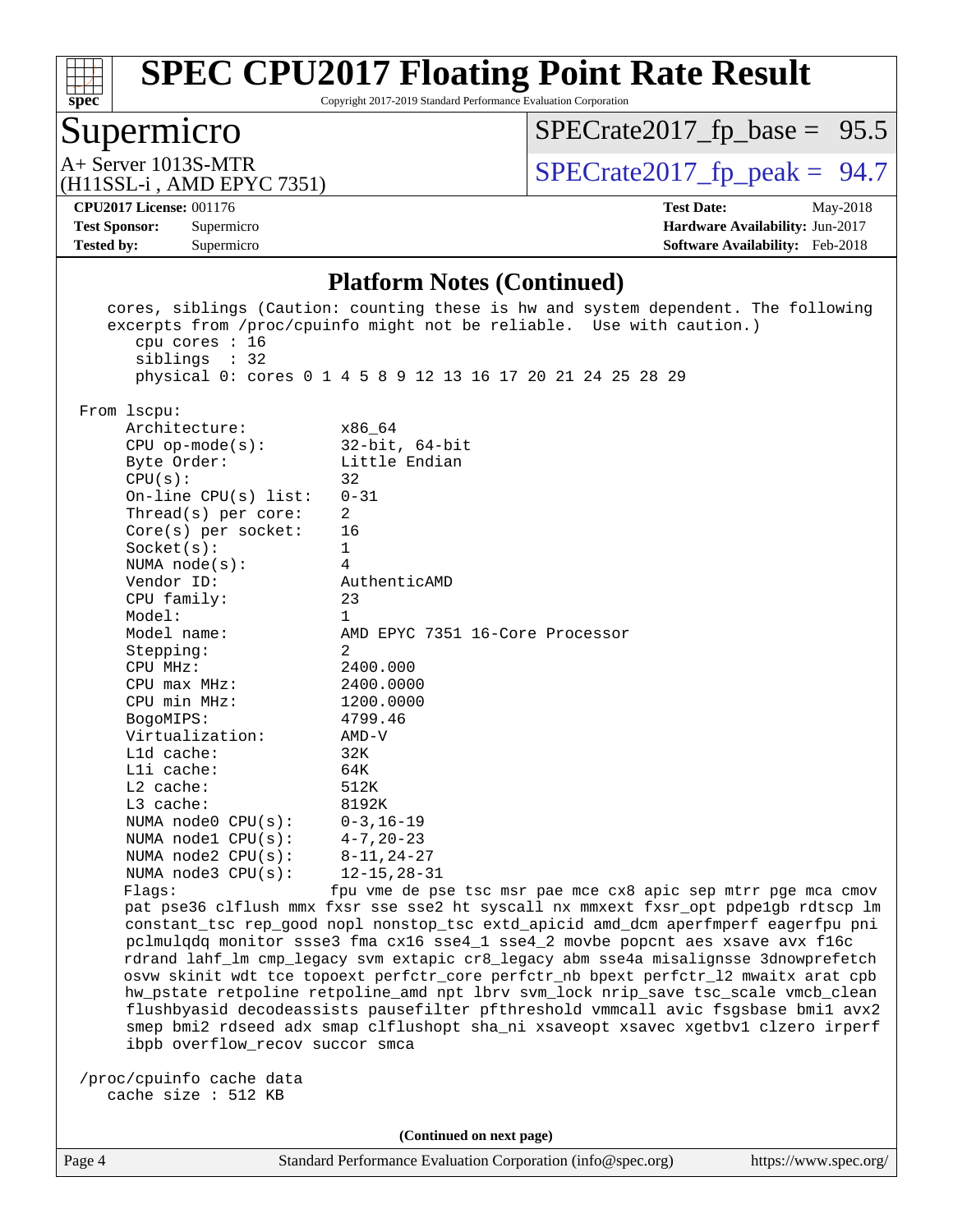#### $\pm$ **[spec](http://www.spec.org/)**

# **[SPEC CPU2017 Floating Point Rate Result](http://www.spec.org/auto/cpu2017/Docs/result-fields.html#SPECCPU2017FloatingPointRateResult)**

Copyright 2017-2019 Standard Performance Evaluation Corporation

# Supermicro

 $SPECrate2017_fp\_base = 95.5$ 

(H11SSL-i , AMD EPYC 7351)

 $A+$  Server 1013S-MTR<br>  $\langle$ H11SSL-i AMD EPYC 7351) [SPECrate2017\\_fp\\_peak =](http://www.spec.org/auto/cpu2017/Docs/result-fields.html#SPECrate2017fppeak) 94.7

**[Tested by:](http://www.spec.org/auto/cpu2017/Docs/result-fields.html#Testedby)** Supermicro **[Software Availability:](http://www.spec.org/auto/cpu2017/Docs/result-fields.html#SoftwareAvailability)** Feb-2018

**[CPU2017 License:](http://www.spec.org/auto/cpu2017/Docs/result-fields.html#CPU2017License)** 001176 **[Test Date:](http://www.spec.org/auto/cpu2017/Docs/result-fields.html#TestDate)** May-2018 **[Test Sponsor:](http://www.spec.org/auto/cpu2017/Docs/result-fields.html#TestSponsor)** Supermicro **[Hardware Availability:](http://www.spec.org/auto/cpu2017/Docs/result-fields.html#HardwareAvailability)** Jun-2017

#### **[Platform Notes \(Continued\)](http://www.spec.org/auto/cpu2017/Docs/result-fields.html#PlatformNotes)**

| From numactl --hardware WARNING: a numactl 'node' might or might not correspond to a<br>physical chip.<br>$available: 4 nodes (0-3)$<br>node 0 cpus: 0 1 2 3 16 17 18 19<br>node 0 size: 128841 MB<br>node 0 free: 128679 MB<br>node 1 cpus: 4 5 6 7 20 21 22 23<br>node 1 size: 129019 MB<br>node 1 free: 128854 MB<br>node 2 cpus: 8 9 10 11 24 25 26 27<br>node 2 size: 129019 MB<br>node 2 free: 128843 MB<br>node 3 cpus: 12 13 14 15 28 29 30 31<br>node 3 size: 129017 MB<br>node 3 free: 128870 MB<br>node distances:<br>node 0 1 2 3<br>0: 10 16 16 16<br>1: 16 10 16 16<br>2: 16 16 10 16<br>3:<br>16 16 16 10<br>From /proc/meminfo |
|------------------------------------------------------------------------------------------------------------------------------------------------------------------------------------------------------------------------------------------------------------------------------------------------------------------------------------------------------------------------------------------------------------------------------------------------------------------------------------------------------------------------------------------------------------------------------------------------------------------------------------------------|
| MemTotal:<br>528278648 kB                                                                                                                                                                                                                                                                                                                                                                                                                                                                                                                                                                                                                      |
| HugePages_Total: 0<br>Hugepagesize: 2048 kB                                                                                                                                                                                                                                                                                                                                                                                                                                                                                                                                                                                                    |
| From /etc/*release* /etc/*version*<br>SuSE-release:<br>SUSE Linux Enterprise Server 12 (x86_64)<br>$VERSION = 12$<br>PATCHLEVEL = 3<br># This file is deprecated and will be removed in a future service pack or release.<br># Please check /etc/os-release for details about this release.<br>os-release:<br>NAME="SLES"<br>VERSION="12-SP3"<br>VERSION_ID="12.3"<br>PRETTY_NAME="SUSE Linux Enterprise Server 12 SP3"<br>ID="sles"<br>ANSI_COLOR="0;32"<br>CPE_NAME="cpe:/o:suse:sles:12:sp3"<br>uname $-a$ :                                                                                                                                |
| Linux linux-pm02 4.4.114-94.11-default #1 SMP Thu Feb 1 19:28:26 UTC 2018 (4309ff9)<br>x86_64 x86_64 x86_64 GNU/Linux                                                                                                                                                                                                                                                                                                                                                                                                                                                                                                                          |
|                                                                                                                                                                                                                                                                                                                                                                                                                                                                                                                                                                                                                                                |
| (Continued on next page)                                                                                                                                                                                                                                                                                                                                                                                                                                                                                                                                                                                                                       |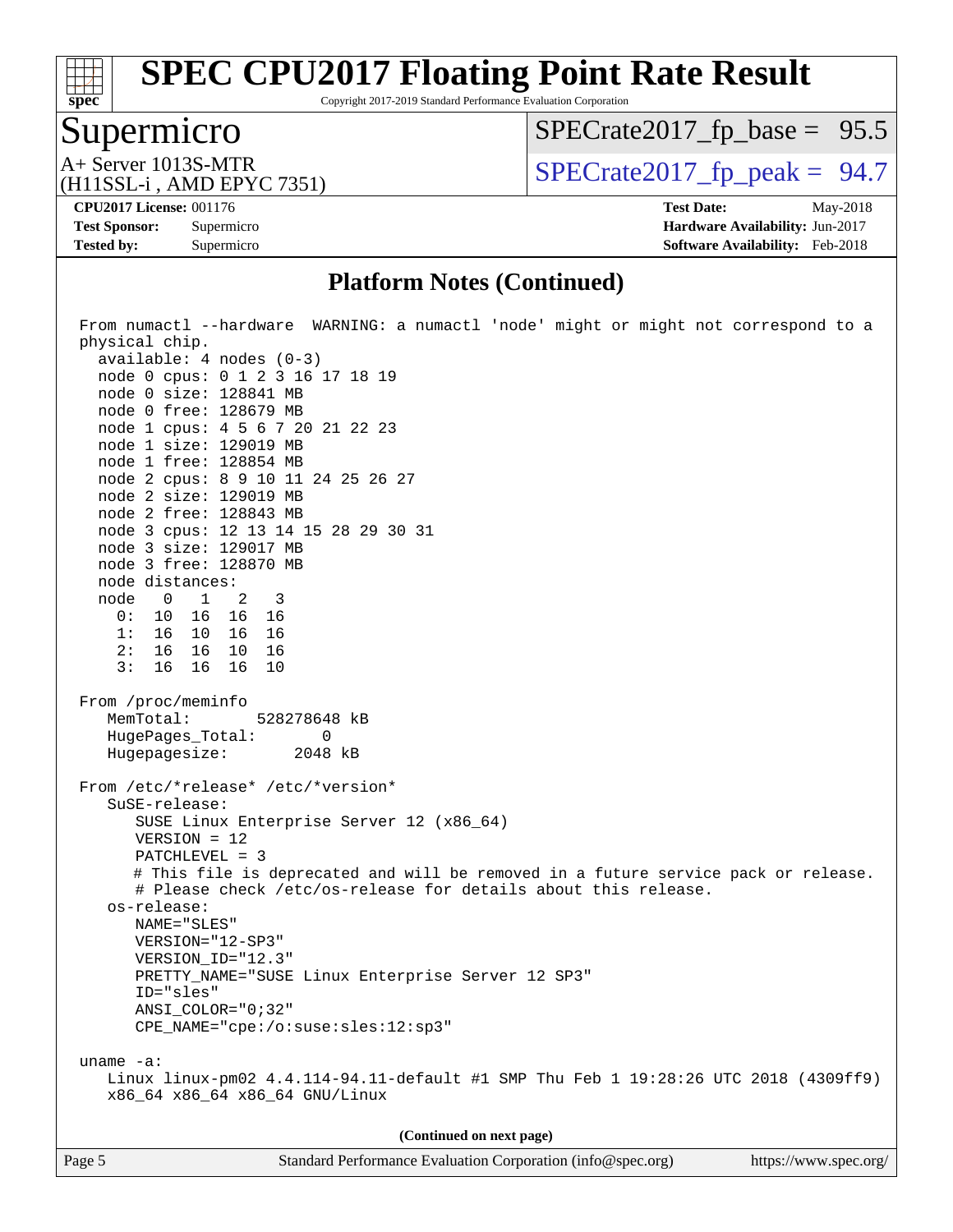

Copyright 2017-2019 Standard Performance Evaluation Corporation

### Supermicro

 $SPECrate2017_fp\_base = 95.5$ 

# (H11SSL-i , AMD EPYC 7351)

 $A+$  Server 1013S-MTR<br>  $\langle$ H11SSL-i AMD EPYC 7351) [SPECrate2017\\_fp\\_peak =](http://www.spec.org/auto/cpu2017/Docs/result-fields.html#SPECrate2017fppeak) 94.7

**[CPU2017 License:](http://www.spec.org/auto/cpu2017/Docs/result-fields.html#CPU2017License)** 001176 **[Test Date:](http://www.spec.org/auto/cpu2017/Docs/result-fields.html#TestDate)** May-2018 **[Test Sponsor:](http://www.spec.org/auto/cpu2017/Docs/result-fields.html#TestSponsor)** Supermicro **[Hardware Availability:](http://www.spec.org/auto/cpu2017/Docs/result-fields.html#HardwareAvailability)** Jun-2017 **[Tested by:](http://www.spec.org/auto/cpu2017/Docs/result-fields.html#Testedby)** Supermicro **[Software Availability:](http://www.spec.org/auto/cpu2017/Docs/result-fields.html#SoftwareAvailability)** Feb-2018

#### **[Platform Notes \(Continued\)](http://www.spec.org/auto/cpu2017/Docs/result-fields.html#PlatformNotes)**

run-level 3 May 11 17:07

 SPEC is set to: /home/cpu2017 Filesystem Type Size Used Avail Use% Mounted on /dev/sda4 xfs 145G 2.9G 142G 2% /home

 Additional information from dmidecode follows. WARNING: Use caution when you interpret this section. The 'dmidecode' program reads system data which is "intended to allow hardware to be accurately determined", but the intent may not be met, as there are frequent changes to hardware, firmware, and the "DMTF SMBIOS" standard. BIOS American Megatrends Inc. 1.0a 02/22/2018

 Memory: 8x Samsung M386A8K40BM2-CTD 64 GB 4 rank 2667

(End of data from sysinfo program)

#### **[Compiler Version Notes](http://www.spec.org/auto/cpu2017/Docs/result-fields.html#CompilerVersionNotes)**

| CC.    | 519.1bm_r(base, peak) 538.imagick_r(base, peak) 544.nab_r(base, peak)                                                                                                                                                                |
|--------|--------------------------------------------------------------------------------------------------------------------------------------------------------------------------------------------------------------------------------------|
|        | AOCC.LLVM.4.0.0.B35.2017_04_26 clang version 4.0.0 (CLANG:) (based on LLVM<br>AOCC.LLVM.4.0.0.B35.2017 04 26)<br>Target: x86 64-unknown-linux-gnu<br>Thread model: posix<br>InstalledDir: /root/work/compilers/AOCC-1.0-Compiler/bin |
|        | CXXC $508.namd_r(base, peak)$ $510.parest_r(base, peak)$                                                                                                                                                                             |
|        | AOCC.LLVM.4.0.0.B35.2017_04_26 clang version 4.0.0 (CLANG:) (based on LLVM<br>AOCC.LLVM.4.0.0.B35.2017 04 26)<br>Target: x86_64-unknown-linux-gnu<br>Thread model: posix<br>InstalledDir: /root/work/compilers/AOCC-1.0-Compiler/bin |
| CC.    | 511.povray_r(base, peak) 526.blender_r(base, peak)                                                                                                                                                                                   |
|        | AOCC.LLVM.4.0.0.B35.2017_04_26 clang version 4.0.0 (CLANG:) (based on LLVM<br>AOCC.LLVM.4.0.0.B35.2017 04 26)<br>Target: x86_64-unknown-linux-gnu<br>Thread model: posix                                                             |
|        | (Continued on next page)                                                                                                                                                                                                             |
| Page 6 | Standard Performance Evaluation Corporation (info@spec.org)<br>https://www.spec.org/                                                                                                                                                 |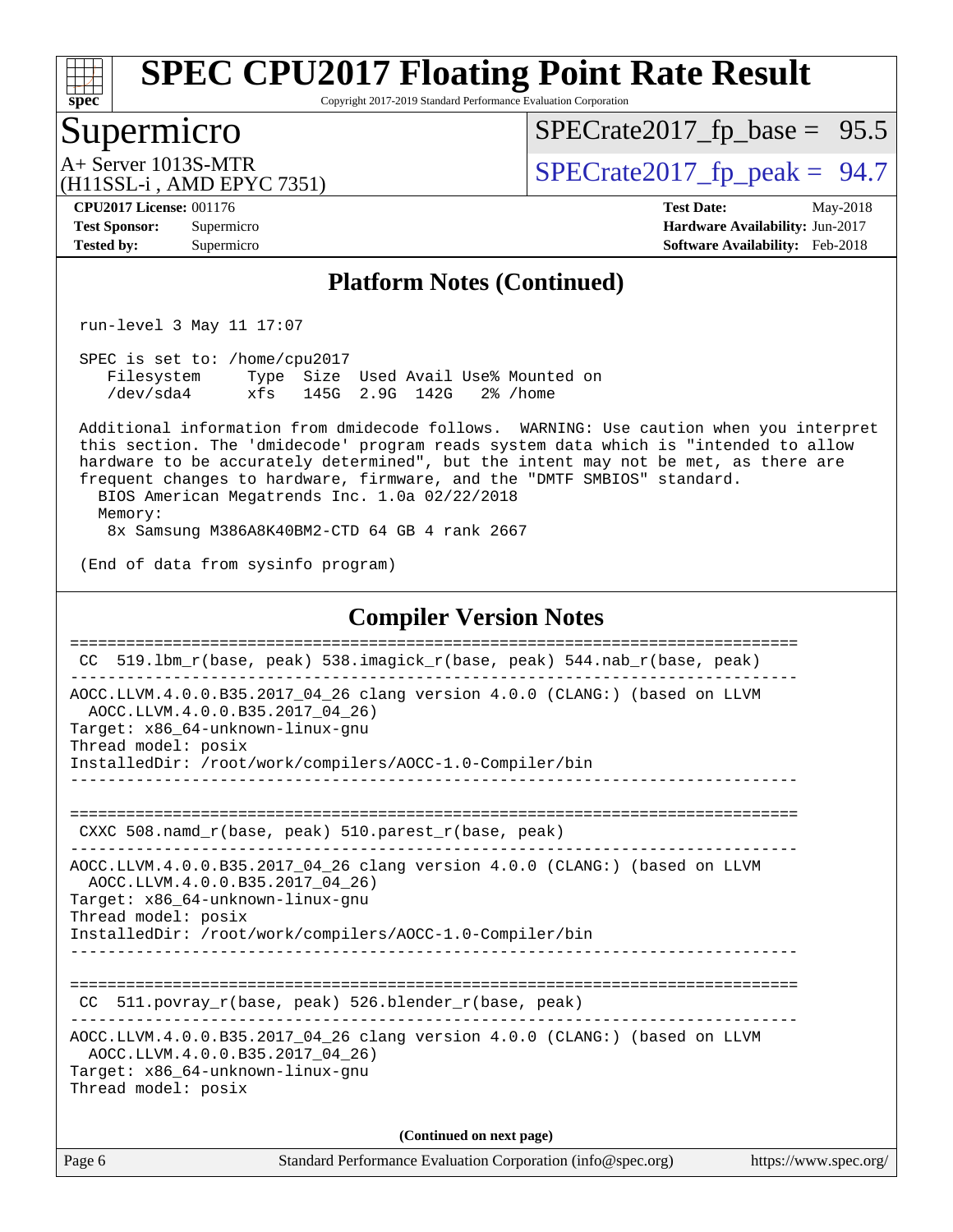

Copyright 2017-2019 Standard Performance Evaluation Corporation

# Supermicro

 $SPECrate2017_fp\_base = 95.5$ 

(H11SSL-i , AMD EPYC 7351)

 $A+$  Server 1013S-MTR<br>  $\langle$ H11SSL-i AMD EPYC 7351) [SPECrate2017\\_fp\\_peak =](http://www.spec.org/auto/cpu2017/Docs/result-fields.html#SPECrate2017fppeak) 94.7

**[CPU2017 License:](http://www.spec.org/auto/cpu2017/Docs/result-fields.html#CPU2017License)** 001176 **[Test Date:](http://www.spec.org/auto/cpu2017/Docs/result-fields.html#TestDate)** May-2018 **[Test Sponsor:](http://www.spec.org/auto/cpu2017/Docs/result-fields.html#TestSponsor)** Supermicro **[Hardware Availability:](http://www.spec.org/auto/cpu2017/Docs/result-fields.html#HardwareAvailability)** Jun-2017 **[Tested by:](http://www.spec.org/auto/cpu2017/Docs/result-fields.html#Testedby)** Supermicro **[Software Availability:](http://www.spec.org/auto/cpu2017/Docs/result-fields.html#SoftwareAvailability)** Feb-2018

#### **[Compiler Version Notes \(Continued\)](http://www.spec.org/auto/cpu2017/Docs/result-fields.html#CompilerVersionNotes)**

| Standard Performance Evaluation Corporation (info@spec.org)<br>Page 7                                                                                                                                                                                                                                                                                                                       | https://www.spec.org/ |
|---------------------------------------------------------------------------------------------------------------------------------------------------------------------------------------------------------------------------------------------------------------------------------------------------------------------------------------------------------------------------------------------|-----------------------|
| (Continued on next page)                                                                                                                                                                                                                                                                                                                                                                    |                       |
| GNU Fortran (GCC) 4.8.2<br>Copyright (C) 2013 Free Software Foundation, Inc.<br>GNU Fortran comes with NO WARRANTY, to the extent permitted by law.                                                                                                                                                                                                                                         |                       |
| $521.wrf_r(base, peak)$ 527.cam4 $r(base, peak)$<br>CC.                                                                                                                                                                                                                                                                                                                                     |                       |
| For more information about these matters, see the file named COPYING                                                                                                                                                                                                                                                                                                                        |                       |
| GNU Fortran comes with NO WARRANTY, to the extent permitted by law.<br>You may redistribute copies of GNU Fortran<br>under the terms of the GNU General Public License.                                                                                                                                                                                                                     |                       |
| GNU Fortran (GCC) 4.8.2<br>Copyright (C) 2013 Free Software Foundation, Inc.                                                                                                                                                                                                                                                                                                                |                       |
| FC 503.bwaves_r(base, peak) 549.fotonik3d_r(base, peak) 554.roms_r(base,<br>peak)                                                                                                                                                                                                                                                                                                           |                       |
| InstalledDir: /root/work/compilers/AOCC-1.0-Compiler/bin<br>GNU Fortran (GCC) 4.8.2<br>Copyright (C) 2013 Free Software Foundation, Inc.<br>GNU Fortran comes with NO WARRANTY, to the extent permitted by law.<br>You may redistribute copies of GNU Fortran<br>under the terms of the GNU General Public License.<br>For more information about these matters, see the file named COPYING |                       |
| AOCC.LLVM.4.0.0.B35.2017 04 26)<br>Target: x86_64-unknown-linux-gnu<br>Thread model: posix                                                                                                                                                                                                                                                                                                  |                       |
| Target: x86_64-unknown-linux-gnu<br>Thread model: posix<br>InstalledDir: /root/work/compilers/AOCC-1.0-Compiler/bin<br>AOCC.LLVM.4.0.0.B35.2017_04_26 clang version 4.0.0 (CLANG:) (based on LLVM                                                                                                                                                                                           |                       |
| ------------------------------<br>AOCC.LLVM.4.0.0.B35.2017_04_26 clang version 4.0.0 (CLANG:) (based on LLVM<br>AOCC.LLVM.4.0.0.B35.2017_04_26)                                                                                                                                                                                                                                             |                       |
| FC 507.cactuBSSN_r(base, peak)                                                                                                                                                                                                                                                                                                                                                              |                       |
| InstalledDir: /root/work/compilers/AOCC-1.0-Compiler/bin                                                                                                                                                                                                                                                                                                                                    |                       |
| InstalledDir: /root/work/compilers/AOCC-1.0-Compiler/bin<br>AOCC.LLVM.4.0.0.B35.2017_04_26 clang version 4.0.0 (CLANG:) (based on LLVM<br>AOCC.LLVM.4.0.0.B35.2017_04_26)<br>Target: x86_64-unknown-linux-gnu<br>Thread model: posix                                                                                                                                                        |                       |
|                                                                                                                                                                                                                                                                                                                                                                                             |                       |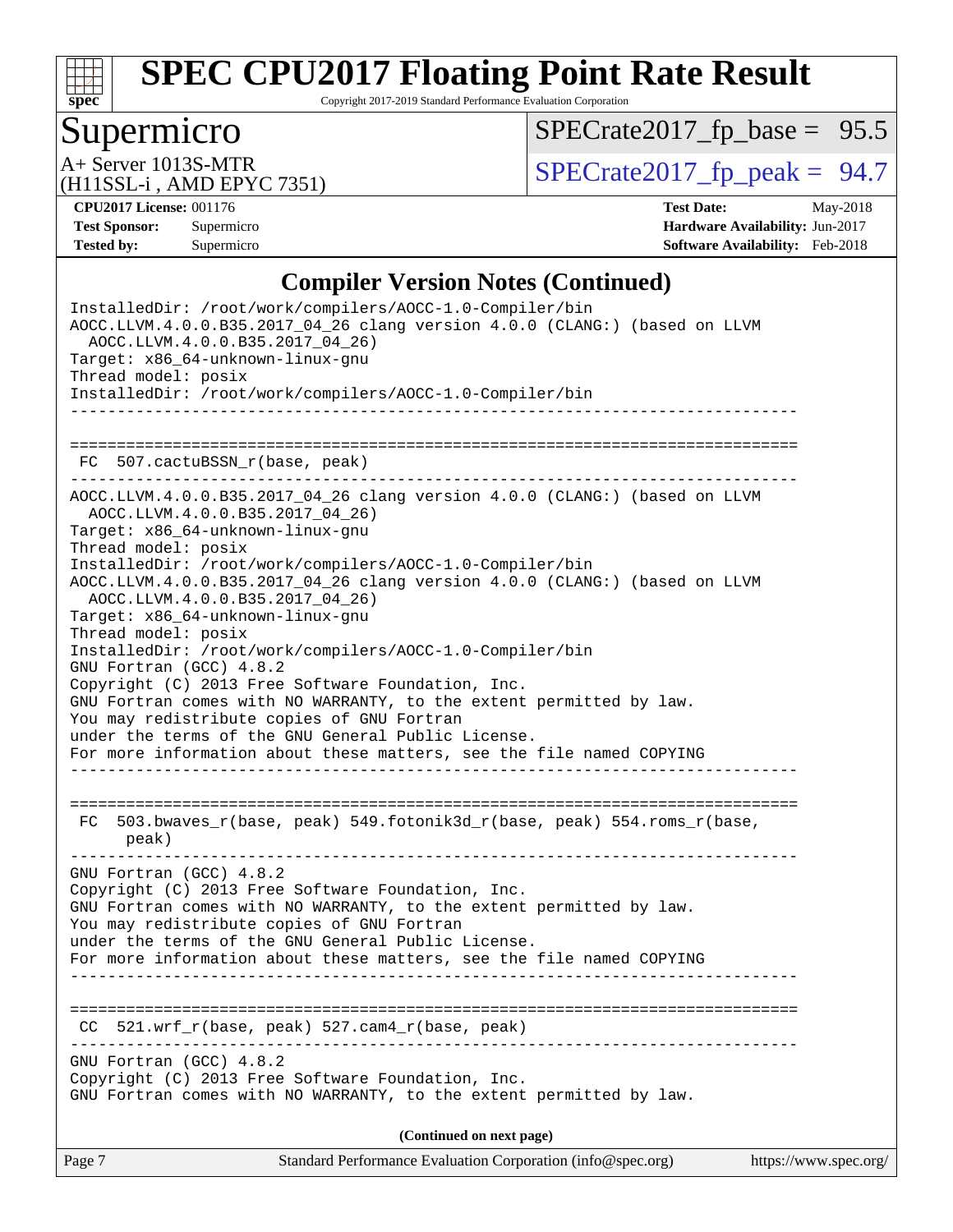

Copyright 2017-2019 Standard Performance Evaluation Corporation

### Supermicro

 $SPECTate2017_fp\_base = 95.5$ 

(H11SSL-i , AMD EPYC 7351)

 $A+$  Server 1013S-MTR<br>(H11SSL in AMD EPVC 7351)

**[CPU2017 License:](http://www.spec.org/auto/cpu2017/Docs/result-fields.html#CPU2017License)** 001176 **[Test Date:](http://www.spec.org/auto/cpu2017/Docs/result-fields.html#TestDate)** May-2018 **[Test Sponsor:](http://www.spec.org/auto/cpu2017/Docs/result-fields.html#TestSponsor)** Supermicro **[Hardware Availability:](http://www.spec.org/auto/cpu2017/Docs/result-fields.html#HardwareAvailability)** Jun-2017 **[Tested by:](http://www.spec.org/auto/cpu2017/Docs/result-fields.html#Testedby)** Supermicro **[Software Availability:](http://www.spec.org/auto/cpu2017/Docs/result-fields.html#SoftwareAvailability)** Feb-2018

#### **[Compiler Version Notes \(Continued\)](http://www.spec.org/auto/cpu2017/Docs/result-fields.html#CompilerVersionNotes)**

You may redistribute copies of GNU Fortran under the terms of the GNU General Public License. For more information about these matters, see the file named COPYING AOCC.LLVM.4.0.0.B35.2017\_04\_26 clang version 4.0.0 (CLANG:) (based on LLVM AOCC.LLVM.4.0.0.B35.2017\_04\_26) Target: x86\_64-unknown-linux-gnu Thread model: posix InstalledDir: /root/work/compilers/AOCC-1.0-Compiler/bin ------------------------------------------------------------------------------

### **[Base Compiler Invocation](http://www.spec.org/auto/cpu2017/Docs/result-fields.html#BaseCompilerInvocation)**

[C benchmarks](http://www.spec.org/auto/cpu2017/Docs/result-fields.html#Cbenchmarks): [clang](http://www.spec.org/cpu2017/results/res2018q2/cpu2017-20180529-06178.flags.html#user_CCbase_Fclang3)

[C++ benchmarks:](http://www.spec.org/auto/cpu2017/Docs/result-fields.html#CXXbenchmarks) [clang++](http://www.spec.org/cpu2017/results/res2018q2/cpu2017-20180529-06178.flags.html#user_CXXbase_Fclang3_57a48582e5be507d19b2527b3e7d4f85d9b8669ffc9a8a0dbb9bcf949a918a58bbab411e0c4d14a3922022a3e425a90db94042683824c1806feff4324ca1000d)

[Fortran benchmarks](http://www.spec.org/auto/cpu2017/Docs/result-fields.html#Fortranbenchmarks): [clang](http://www.spec.org/cpu2017/results/res2018q2/cpu2017-20180529-06178.flags.html#user_FCbase_Fclang3) [gfortran](http://www.spec.org/cpu2017/results/res2018q2/cpu2017-20180529-06178.flags.html#user_FCbase_gfortran)

[Benchmarks using both Fortran and C](http://www.spec.org/auto/cpu2017/Docs/result-fields.html#BenchmarksusingbothFortranandC): [clang](http://www.spec.org/cpu2017/results/res2018q2/cpu2017-20180529-06178.flags.html#user_CC_FCbase_Fclang3) [gfortran](http://www.spec.org/cpu2017/results/res2018q2/cpu2017-20180529-06178.flags.html#user_CC_FCbase_gfortran)

[Benchmarks using both C and C++](http://www.spec.org/auto/cpu2017/Docs/result-fields.html#BenchmarksusingbothCandCXX): [clang++](http://www.spec.org/cpu2017/results/res2018q2/cpu2017-20180529-06178.flags.html#user_CC_CXXbase_Fclang3_57a48582e5be507d19b2527b3e7d4f85d9b8669ffc9a8a0dbb9bcf949a918a58bbab411e0c4d14a3922022a3e425a90db94042683824c1806feff4324ca1000d) [clang](http://www.spec.org/cpu2017/results/res2018q2/cpu2017-20180529-06178.flags.html#user_CC_CXXbase_Fclang3)

[Benchmarks using Fortran, C, and C++:](http://www.spec.org/auto/cpu2017/Docs/result-fields.html#BenchmarksusingFortranCandCXX) [clang++](http://www.spec.org/cpu2017/results/res2018q2/cpu2017-20180529-06178.flags.html#user_CC_CXX_FCbase_Fclang3_57a48582e5be507d19b2527b3e7d4f85d9b8669ffc9a8a0dbb9bcf949a918a58bbab411e0c4d14a3922022a3e425a90db94042683824c1806feff4324ca1000d) [clang](http://www.spec.org/cpu2017/results/res2018q2/cpu2017-20180529-06178.flags.html#user_CC_CXX_FCbase_Fclang3) [gfortran](http://www.spec.org/cpu2017/results/res2018q2/cpu2017-20180529-06178.flags.html#user_CC_CXX_FCbase_gfortran)

## **[Base Portability Flags](http://www.spec.org/auto/cpu2017/Docs/result-fields.html#BasePortabilityFlags)**

 503.bwaves\_r: [-DSPEC\\_LP64](http://www.spec.org/cpu2017/results/res2018q2/cpu2017-20180529-06178.flags.html#suite_baseEXTRA_PORTABILITY503_bwaves_r_DSPEC_LP64) 507.cactuBSSN\_r: [-DSPEC\\_LP64](http://www.spec.org/cpu2017/results/res2018q2/cpu2017-20180529-06178.flags.html#suite_baseEXTRA_PORTABILITY507_cactuBSSN_r_DSPEC_LP64) 508.namd\_r: [-DSPEC\\_LP64](http://www.spec.org/cpu2017/results/res2018q2/cpu2017-20180529-06178.flags.html#suite_baseEXTRA_PORTABILITY508_namd_r_DSPEC_LP64) 510.parest\_r: [-DSPEC\\_LP64](http://www.spec.org/cpu2017/results/res2018q2/cpu2017-20180529-06178.flags.html#suite_baseEXTRA_PORTABILITY510_parest_r_DSPEC_LP64) 511.povray\_r: [-DSPEC\\_LP64](http://www.spec.org/cpu2017/results/res2018q2/cpu2017-20180529-06178.flags.html#suite_baseEXTRA_PORTABILITY511_povray_r_DSPEC_LP64) 519.lbm\_r: [-DSPEC\\_LP64](http://www.spec.org/cpu2017/results/res2018q2/cpu2017-20180529-06178.flags.html#suite_baseEXTRA_PORTABILITY519_lbm_r_DSPEC_LP64) 521.wrf\_r: [-DSPEC\\_CASE\\_FLAG](http://www.spec.org/cpu2017/results/res2018q2/cpu2017-20180529-06178.flags.html#b521.wrf_r_baseCPORTABILITY_DSPEC_CASE_FLAG) [-fconvert=big-endian](http://www.spec.org/cpu2017/results/res2018q2/cpu2017-20180529-06178.flags.html#user_baseFPORTABILITY521_wrf_r_F-fconvert:big-endian) [-DSPEC\\_LP64](http://www.spec.org/cpu2017/results/res2018q2/cpu2017-20180529-06178.flags.html#suite_baseEXTRA_PORTABILITY521_wrf_r_DSPEC_LP64) 526.blender\_r: [-funsigned-char](http://www.spec.org/cpu2017/results/res2018q2/cpu2017-20180529-06178.flags.html#user_baseCPORTABILITY526_blender_r_F-funsigned-char) [-D\\_\\_BOOL\\_DEFINED](http://www.spec.org/cpu2017/results/res2018q2/cpu2017-20180529-06178.flags.html#b526.blender_r_baseCXXPORTABILITY_D__BOOL_DEFINED) [-DSPEC\\_LP64](http://www.spec.org/cpu2017/results/res2018q2/cpu2017-20180529-06178.flags.html#suite_baseEXTRA_PORTABILITY526_blender_r_DSPEC_LP64) 527.cam4\_r: [-DSPEC\\_CASE\\_FLAG](http://www.spec.org/cpu2017/results/res2018q2/cpu2017-20180529-06178.flags.html#b527.cam4_r_basePORTABILITY_DSPEC_CASE_FLAG) [-DSPEC\\_LP64](http://www.spec.org/cpu2017/results/res2018q2/cpu2017-20180529-06178.flags.html#suite_baseEXTRA_PORTABILITY527_cam4_r_DSPEC_LP64) 538.imagick\_r: [-DSPEC\\_LP64](http://www.spec.org/cpu2017/results/res2018q2/cpu2017-20180529-06178.flags.html#suite_baseEXTRA_PORTABILITY538_imagick_r_DSPEC_LP64) 544.nab\_r: [-DSPEC\\_LP64](http://www.spec.org/cpu2017/results/res2018q2/cpu2017-20180529-06178.flags.html#suite_baseEXTRA_PORTABILITY544_nab_r_DSPEC_LP64)

**(Continued on next page)**

Page 8 Standard Performance Evaluation Corporation [\(info@spec.org\)](mailto:info@spec.org) <https://www.spec.org/>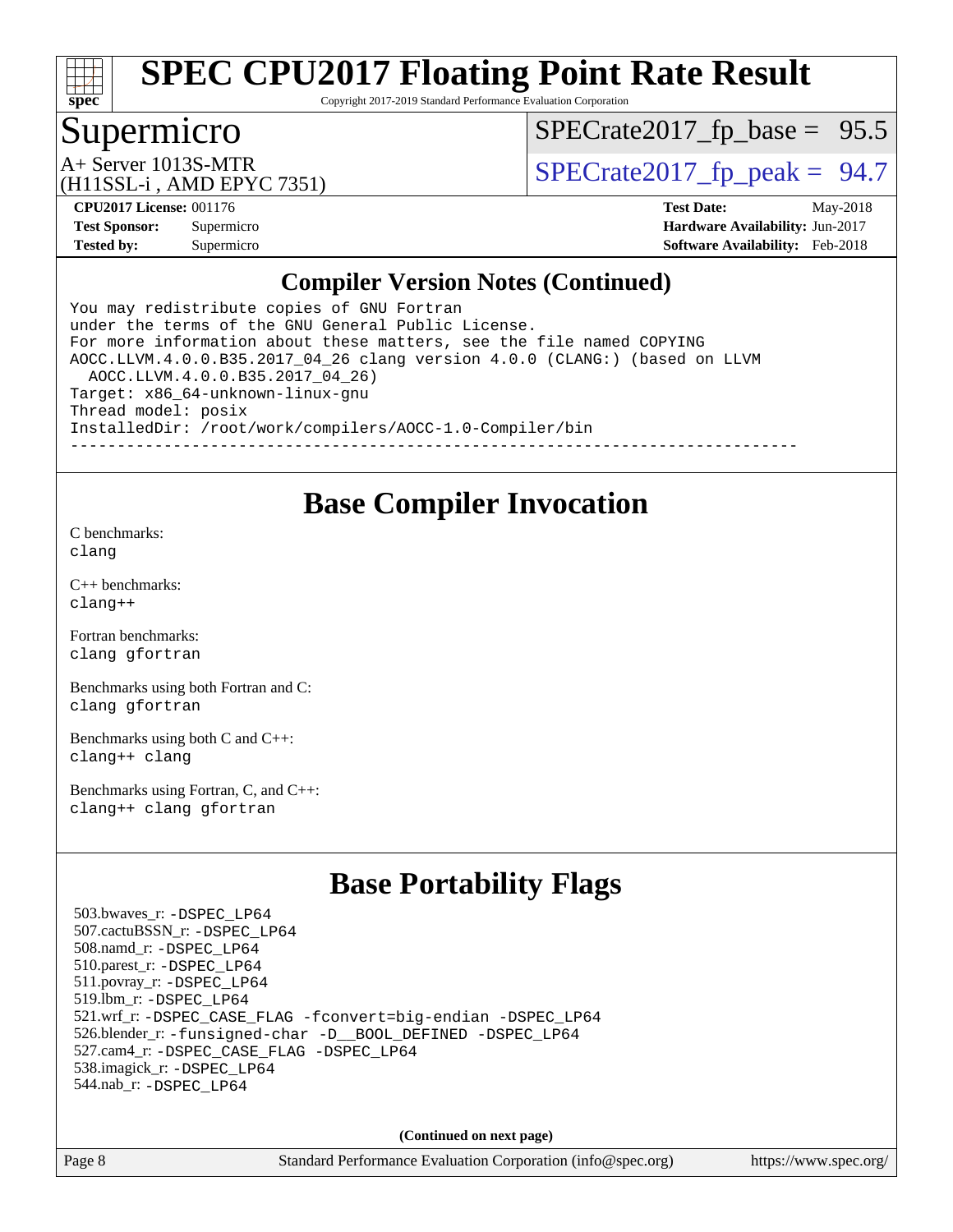

Copyright 2017-2019 Standard Performance Evaluation Corporation

## Supermicro

 $SPECTate2017_fp\_base = 95.5$ 

(H11SSL-i , AMD EPYC 7351)

 $A+$  Server 1013S-MTR<br>  $\langle$ H11SSL-i AMD EPYC 7351) [SPECrate2017\\_fp\\_peak =](http://www.spec.org/auto/cpu2017/Docs/result-fields.html#SPECrate2017fppeak) 94.7

**[CPU2017 License:](http://www.spec.org/auto/cpu2017/Docs/result-fields.html#CPU2017License)** 001176 **[Test Date:](http://www.spec.org/auto/cpu2017/Docs/result-fields.html#TestDate)** May-2018 **[Test Sponsor:](http://www.spec.org/auto/cpu2017/Docs/result-fields.html#TestSponsor)** Supermicro **[Hardware Availability:](http://www.spec.org/auto/cpu2017/Docs/result-fields.html#HardwareAvailability)** Jun-2017 **[Tested by:](http://www.spec.org/auto/cpu2017/Docs/result-fields.html#Testedby)** Supermicro **[Software Availability:](http://www.spec.org/auto/cpu2017/Docs/result-fields.html#SoftwareAvailability)** Feb-2018

# **[Base Portability Flags \(Continued\)](http://www.spec.org/auto/cpu2017/Docs/result-fields.html#BasePortabilityFlags)**

 549.fotonik3d\_r: [-DSPEC\\_LP64](http://www.spec.org/cpu2017/results/res2018q2/cpu2017-20180529-06178.flags.html#suite_baseEXTRA_PORTABILITY549_fotonik3d_r_DSPEC_LP64) 554.roms\_r: [-DSPEC\\_LP64](http://www.spec.org/cpu2017/results/res2018q2/cpu2017-20180529-06178.flags.html#suite_baseEXTRA_PORTABILITY554_roms_r_DSPEC_LP64)

**[Base Optimization Flags](http://www.spec.org/auto/cpu2017/Docs/result-fields.html#BaseOptimizationFlags)**

[C benchmarks](http://www.spec.org/auto/cpu2017/Docs/result-fields.html#Cbenchmarks):

```
-flto -Wl, -plugin-opt= -merge-constant -lsr-in-nested-loop
-disable-vect-cmp -O3 -ffast-math -march=znver1 -fstruct-layout=2
-mllvm -unroll-threshold=100 -fremap-arrays -mno-avx2
-inline-threshold=1000 -z muldefs -ljemalloc
```
[C++ benchmarks:](http://www.spec.org/auto/cpu2017/Docs/result-fields.html#CXXbenchmarks)

```
-flto -Wl, -plugin-opt= -merge-constant -lsr-in-nested-loop
-disable-vect-cmp -O3 -march=znver1 -mllvm -unroll-threshold=100
-finline-aggressive -fremap-arrays -inline-threshold=1000 -z muldefs
-ljemalloc
```
[Fortran benchmarks](http://www.spec.org/auto/cpu2017/Docs/result-fields.html#Fortranbenchmarks):

```
-flto -Wl, -plugin-opt= -merge-constant -lsr-in-nested-loop
-disable-vect-cmp -O3(gfortran) -O3(clang) -mavx -madx
-funroll-loops -ffast-math -z muldefs -fplugin=dragonegg.so
-fplugin-arg-dragonegg-llvm-option=" -disable-vect-cmp" -ljemalloc
-lgfortran -lamdlibm
```

```
Benchmarks using both Fortran and C:
```

```
-flto -Wl, -plugin-opt= -merge-constant -lsr-in-nested-loop
-disable-vect-cmp -O3(clang) -ffast-math -march=znver1
-fstruct-layout=2 -mllvm -unroll-threshold=100 -fremap-arrays
-mno-avx2 -inline-threshold=1000 -O3(gfortran) -mavx -madx
-funroll-loops -z muldefs -fplugin=dragonegg.so
-fplugin-arg-dragonegg-llvm-option=" -disable-vect-cmp" -ljemalloc
-lgfortran -lamdlibm
```
[Benchmarks using both C and C++](http://www.spec.org/auto/cpu2017/Docs/result-fields.html#BenchmarksusingbothCandCXX):

```
-flto -Wl, -plugin-opt= -merge-constant -lsr-in-nested-loop
-disable-vect-cmp -O3 -ffast-math -march=znver1 -fstruct-layout=2
-mllvm -unroll-threshold=100 -fremap-arrays -mno-avx2
-inline-threshold=1000 -finline-aggressive -z muldefs -ljemalloc
```
[Benchmarks using Fortran, C, and C++:](http://www.spec.org/auto/cpu2017/Docs/result-fields.html#BenchmarksusingFortranCandCXX)

```
-flto -Wl, -plugin-opt= -merge-constant -lsr-in-nested-loop
-disable-vect-cmp -O3(clang) -ffast-math -march=znver1
-fstruct-layout=2 -mllvm -unroll-threshold=100 -fremap-arrays
-mno-avx2 -inline-threshold=1000 -finline-aggressive -O3(gfortran)
```

| Page 9 | Standard Performance Evaluation Corporation (info@spec.org) | https://www.spec.org/ |
|--------|-------------------------------------------------------------|-----------------------|
|--------|-------------------------------------------------------------|-----------------------|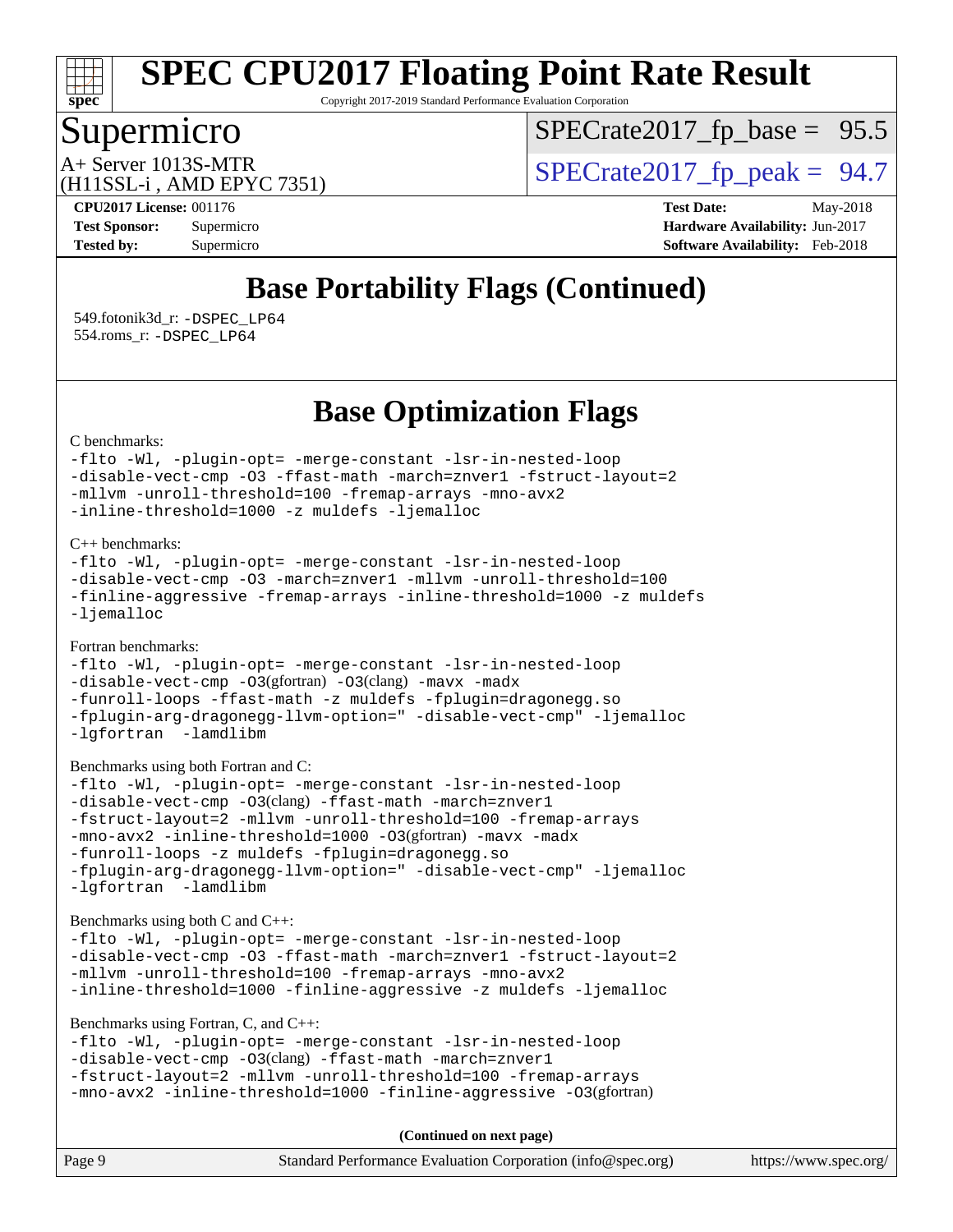

Copyright 2017-2019 Standard Performance Evaluation Corporation

### Supermicro

 $SPECTate2017_fp\_base = 95.5$ 

(H11SSL-i , AMD EPYC 7351)

 $A+$  Server 1013S-MTR<br>  $\langle$ H11SSL-i AMD EPYC 7351) [SPECrate2017\\_fp\\_peak =](http://www.spec.org/auto/cpu2017/Docs/result-fields.html#SPECrate2017fppeak) 94.7

**[CPU2017 License:](http://www.spec.org/auto/cpu2017/Docs/result-fields.html#CPU2017License)** 001176 **[Test Date:](http://www.spec.org/auto/cpu2017/Docs/result-fields.html#TestDate)** May-2018 **[Test Sponsor:](http://www.spec.org/auto/cpu2017/Docs/result-fields.html#TestSponsor)** Supermicro **[Hardware Availability:](http://www.spec.org/auto/cpu2017/Docs/result-fields.html#HardwareAvailability)** Jun-2017 **[Tested by:](http://www.spec.org/auto/cpu2017/Docs/result-fields.html#Testedby)** Supermicro **[Software Availability:](http://www.spec.org/auto/cpu2017/Docs/result-fields.html#SoftwareAvailability)** Feb-2018

# **[Base Optimization Flags \(Continued\)](http://www.spec.org/auto/cpu2017/Docs/result-fields.html#BaseOptimizationFlags)**

[Benchmarks using Fortran, C, and C++](http://www.spec.org/auto/cpu2017/Docs/result-fields.html#BenchmarksusingFortranCandCXX) (continued):

[-mavx](http://www.spec.org/cpu2017/results/res2018q2/cpu2017-20180529-06178.flags.html#user_CC_CXX_FCbase_F-mavx) [-madx](http://www.spec.org/cpu2017/results/res2018q2/cpu2017-20180529-06178.flags.html#user_CC_CXX_FCbase_F-madx) [-funroll-loops](http://www.spec.org/cpu2017/results/res2018q2/cpu2017-20180529-06178.flags.html#user_CC_CXX_FCbase_F-funroll-loops) [-z muldefs](http://www.spec.org/cpu2017/results/res2018q2/cpu2017-20180529-06178.flags.html#user_CC_CXX_FCbase_zmuldefs) [-fplugin=dragonegg.so](http://www.spec.org/cpu2017/results/res2018q2/cpu2017-20180529-06178.flags.html#user_CC_CXX_FCbase_F-fpluginDragonEgg) [-fplugin-arg-dragonegg-llvm-option="](http://www.spec.org/cpu2017/results/res2018q2/cpu2017-20180529-06178.flags.html#user_CC_CXX_FCbase_F-fplugin-arg-dragonegg-llvm-option_98400a9ab866ed0085f1e7306b6fe3b9aac45e0c6ce6c4c776296af40a6f95ac09a5771072dd0b0cdcb566a3e79e79d2a726fc48d436745311228115dad9979d) [-disable-vect-cmp"](http://www.spec.org/cpu2017/results/res2018q2/cpu2017-20180529-06178.flags.html#user_CC_CXX_FCbase_F-dragonegg-llvm-disable-vect-cmp_6cf351a29613b68bfdbd040d3e22ab0ce250093fe1c4f1b0b3e19cc513bf9fe59893782c14402abfbebd018ed2d47d139a1a3c59a802b3eac454540228820b23) [-ljemalloc](http://www.spec.org/cpu2017/results/res2018q2/cpu2017-20180529-06178.flags.html#user_CC_CXX_FCbase_F-ljemalloc)

## **[Peak Compiler Invocation](http://www.spec.org/auto/cpu2017/Docs/result-fields.html#PeakCompilerInvocation)**

[C benchmarks](http://www.spec.org/auto/cpu2017/Docs/result-fields.html#Cbenchmarks): [clang](http://www.spec.org/cpu2017/results/res2018q2/cpu2017-20180529-06178.flags.html#user_CCpeak_Fclang3)

[C++ benchmarks:](http://www.spec.org/auto/cpu2017/Docs/result-fields.html#CXXbenchmarks) [clang++](http://www.spec.org/cpu2017/results/res2018q2/cpu2017-20180529-06178.flags.html#user_CXXpeak_Fclang3_57a48582e5be507d19b2527b3e7d4f85d9b8669ffc9a8a0dbb9bcf949a918a58bbab411e0c4d14a3922022a3e425a90db94042683824c1806feff4324ca1000d)

[Fortran benchmarks](http://www.spec.org/auto/cpu2017/Docs/result-fields.html#Fortranbenchmarks): [clang](http://www.spec.org/cpu2017/results/res2018q2/cpu2017-20180529-06178.flags.html#user_FCpeak_Fclang3) [gfortran](http://www.spec.org/cpu2017/results/res2018q2/cpu2017-20180529-06178.flags.html#user_FCpeak_gfortran)

[Benchmarks using both Fortran and C](http://www.spec.org/auto/cpu2017/Docs/result-fields.html#BenchmarksusingbothFortranandC): [clang](http://www.spec.org/cpu2017/results/res2018q2/cpu2017-20180529-06178.flags.html#user_CC_FCpeak_Fclang3) [gfortran](http://www.spec.org/cpu2017/results/res2018q2/cpu2017-20180529-06178.flags.html#user_CC_FCpeak_gfortran)

[Benchmarks using both C and C++](http://www.spec.org/auto/cpu2017/Docs/result-fields.html#BenchmarksusingbothCandCXX): [clang++](http://www.spec.org/cpu2017/results/res2018q2/cpu2017-20180529-06178.flags.html#user_CC_CXXpeak_Fclang3_57a48582e5be507d19b2527b3e7d4f85d9b8669ffc9a8a0dbb9bcf949a918a58bbab411e0c4d14a3922022a3e425a90db94042683824c1806feff4324ca1000d) [clang](http://www.spec.org/cpu2017/results/res2018q2/cpu2017-20180529-06178.flags.html#user_CC_CXXpeak_Fclang3)

[Benchmarks using Fortran, C, and C++:](http://www.spec.org/auto/cpu2017/Docs/result-fields.html#BenchmarksusingFortranCandCXX) [clang++](http://www.spec.org/cpu2017/results/res2018q2/cpu2017-20180529-06178.flags.html#user_CC_CXX_FCpeak_Fclang3_57a48582e5be507d19b2527b3e7d4f85d9b8669ffc9a8a0dbb9bcf949a918a58bbab411e0c4d14a3922022a3e425a90db94042683824c1806feff4324ca1000d) [clang](http://www.spec.org/cpu2017/results/res2018q2/cpu2017-20180529-06178.flags.html#user_CC_CXX_FCpeak_Fclang3) [gfortran](http://www.spec.org/cpu2017/results/res2018q2/cpu2017-20180529-06178.flags.html#user_CC_CXX_FCpeak_gfortran)

### **[Peak Portability Flags](http://www.spec.org/auto/cpu2017/Docs/result-fields.html#PeakPortabilityFlags)**

Same as Base Portability Flags

# **[Peak Optimization Flags](http://www.spec.org/auto/cpu2017/Docs/result-fields.html#PeakOptimizationFlags)**

[C benchmarks](http://www.spec.org/auto/cpu2017/Docs/result-fields.html#Cbenchmarks):

[-flto](http://www.spec.org/cpu2017/results/res2018q2/cpu2017-20180529-06178.flags.html#user_CCpeak_F-flto) [-Wl,](http://www.spec.org/cpu2017/results/res2018q2/cpu2017-20180529-06178.flags.html#user_CCpeak_F-Wl_5f669859b7c1a0295edc4f5fd536c381023f180a987810cb5cfa1d9467a27ac14b13770b9732d7618b24fc778f3dfdf68b65521d505fc870281e0142944925a0) [-plugin-opt=](http://www.spec.org/cpu2017/results/res2018q2/cpu2017-20180529-06178.flags.html#user_CCpeak_F-plugin-opt_772899571bb6157e4b8feeb3276e6c06dec41c1bbb0aa637c8700742a4baaf7e7b56061e32ae2365a76a44d8c448177ca3ee066cdf7537598ff772fc461942c2) [-merge-constant](http://www.spec.org/cpu2017/results/res2018q2/cpu2017-20180529-06178.flags.html#user_CCpeak_F-merge-constant_bdb3ec75d21d5cf0ab1961ebe7105d0ea3b0c6d89a312cf7efc1d107e6c56c92c36b5d564d0702d1e2526f6b92f188b4413eb5a54b1f9e4a41f5a9bfc0233b92) [-lsr-in-nested-loop](http://www.spec.org/cpu2017/results/res2018q2/cpu2017-20180529-06178.flags.html#user_CCpeak_F-lsr-in-nested-loop) [-Ofast](http://www.spec.org/cpu2017/results/res2018q2/cpu2017-20180529-06178.flags.html#user_CCpeak_F-Ofast) [-march=znver1](http://www.spec.org/cpu2017/results/res2018q2/cpu2017-20180529-06178.flags.html#user_CCpeak_march_082ab2c5e8f99f69c47c63adfdc26f9617958cc68d0b5dbfb7aa6935cde4c91d5d9c2fdc24e6781fa8a0299196f2f4ca8e995f825d797de797910507b4251bb3) [-fstruct-layout=3](http://www.spec.org/cpu2017/results/res2018q2/cpu2017-20180529-06178.flags.html#user_CCpeak_F-fstruct-layout) [-mllvm](http://www.spec.org/cpu2017/results/res2018q2/cpu2017-20180529-06178.flags.html#user_CCpeak_F-mllvm_76e3f86ef8d8cc4dfa84cec42d531db351fee284f72cd5d644b5bdbef9c2604296512be6a431d9e19d0523544399ea9dd745afc2fff755a0705d428460dc659e) [-vectorize-memory-aggressively](http://www.spec.org/cpu2017/results/res2018q2/cpu2017-20180529-06178.flags.html#user_CCpeak_F-vectorize-memory-aggressively) [-mno-avx2](http://www.spec.org/cpu2017/results/res2018q2/cpu2017-20180529-06178.flags.html#user_CCpeak_F-mno-avx2) [-unroll-threshold=100](http://www.spec.org/cpu2017/results/res2018q2/cpu2017-20180529-06178.flags.html#user_CCpeak_F-unroll-threshold) [-fremap-arrays](http://www.spec.org/cpu2017/results/res2018q2/cpu2017-20180529-06178.flags.html#user_CCpeak_F-fremap-arrays) [-inline-threshold=1000](http://www.spec.org/cpu2017/results/res2018q2/cpu2017-20180529-06178.flags.html#user_CCpeak_F-inline-threshold_1daf3e0321a7a0c1ea19068c818f3f119b1e5dfc986cc791557791f4b93536c1546ba0c8585f62303269f504aa232e0ca278e8489928152e32e0752215741730) [-ljemalloc](http://www.spec.org/cpu2017/results/res2018q2/cpu2017-20180529-06178.flags.html#user_CCpeak_F-ljemalloc)

[C++ benchmarks:](http://www.spec.org/auto/cpu2017/Docs/result-fields.html#CXXbenchmarks) [-flto](http://www.spec.org/cpu2017/results/res2018q2/cpu2017-20180529-06178.flags.html#user_CXXpeak_F-flto) [-Wl,](http://www.spec.org/cpu2017/results/res2018q2/cpu2017-20180529-06178.flags.html#user_CXXpeak_F-Wl_5f669859b7c1a0295edc4f5fd536c381023f180a987810cb5cfa1d9467a27ac14b13770b9732d7618b24fc778f3dfdf68b65521d505fc870281e0142944925a0) [-plugin-opt=](http://www.spec.org/cpu2017/results/res2018q2/cpu2017-20180529-06178.flags.html#user_CXXpeak_F-plugin-opt_772899571bb6157e4b8feeb3276e6c06dec41c1bbb0aa637c8700742a4baaf7e7b56061e32ae2365a76a44d8c448177ca3ee066cdf7537598ff772fc461942c2) [-merge-constant](http://www.spec.org/cpu2017/results/res2018q2/cpu2017-20180529-06178.flags.html#user_CXXpeak_F-merge-constant_bdb3ec75d21d5cf0ab1961ebe7105d0ea3b0c6d89a312cf7efc1d107e6c56c92c36b5d564d0702d1e2526f6b92f188b4413eb5a54b1f9e4a41f5a9bfc0233b92) [-lsr-in-nested-loop](http://www.spec.org/cpu2017/results/res2018q2/cpu2017-20180529-06178.flags.html#user_CXXpeak_F-lsr-in-nested-loop) [-Ofast](http://www.spec.org/cpu2017/results/res2018q2/cpu2017-20180529-06178.flags.html#user_CXXpeak_F-Ofast) [-march=znver1](http://www.spec.org/cpu2017/results/res2018q2/cpu2017-20180529-06178.flags.html#user_CXXpeak_march_082ab2c5e8f99f69c47c63adfdc26f9617958cc68d0b5dbfb7aa6935cde4c91d5d9c2fdc24e6781fa8a0299196f2f4ca8e995f825d797de797910507b4251bb3) [-finline-aggressive](http://www.spec.org/cpu2017/results/res2018q2/cpu2017-20180529-06178.flags.html#user_CXXpeak_F-finline-aggressive) [-mllvm](http://www.spec.org/cpu2017/results/res2018q2/cpu2017-20180529-06178.flags.html#user_CXXpeak_F-mllvm_76e3f86ef8d8cc4dfa84cec42d531db351fee284f72cd5d644b5bdbef9c2604296512be6a431d9e19d0523544399ea9dd745afc2fff755a0705d428460dc659e) [-unroll-threshold=100](http://www.spec.org/cpu2017/results/res2018q2/cpu2017-20180529-06178.flags.html#user_CXXpeak_F-unroll-threshold) [-fremap-arrays](http://www.spec.org/cpu2017/results/res2018q2/cpu2017-20180529-06178.flags.html#user_CXXpeak_F-fremap-arrays) [-inline-threshold=1000](http://www.spec.org/cpu2017/results/res2018q2/cpu2017-20180529-06178.flags.html#user_CXXpeak_F-inline-threshold_1daf3e0321a7a0c1ea19068c818f3f119b1e5dfc986cc791557791f4b93536c1546ba0c8585f62303269f504aa232e0ca278e8489928152e32e0752215741730) [-ljemalloc](http://www.spec.org/cpu2017/results/res2018q2/cpu2017-20180529-06178.flags.html#user_CXXpeak_F-ljemalloc)

| Page 10 | Standard Performance Evaluation Corporation (info@spec.org) | https://www.spec.org/ |
|---------|-------------------------------------------------------------|-----------------------|
|---------|-------------------------------------------------------------|-----------------------|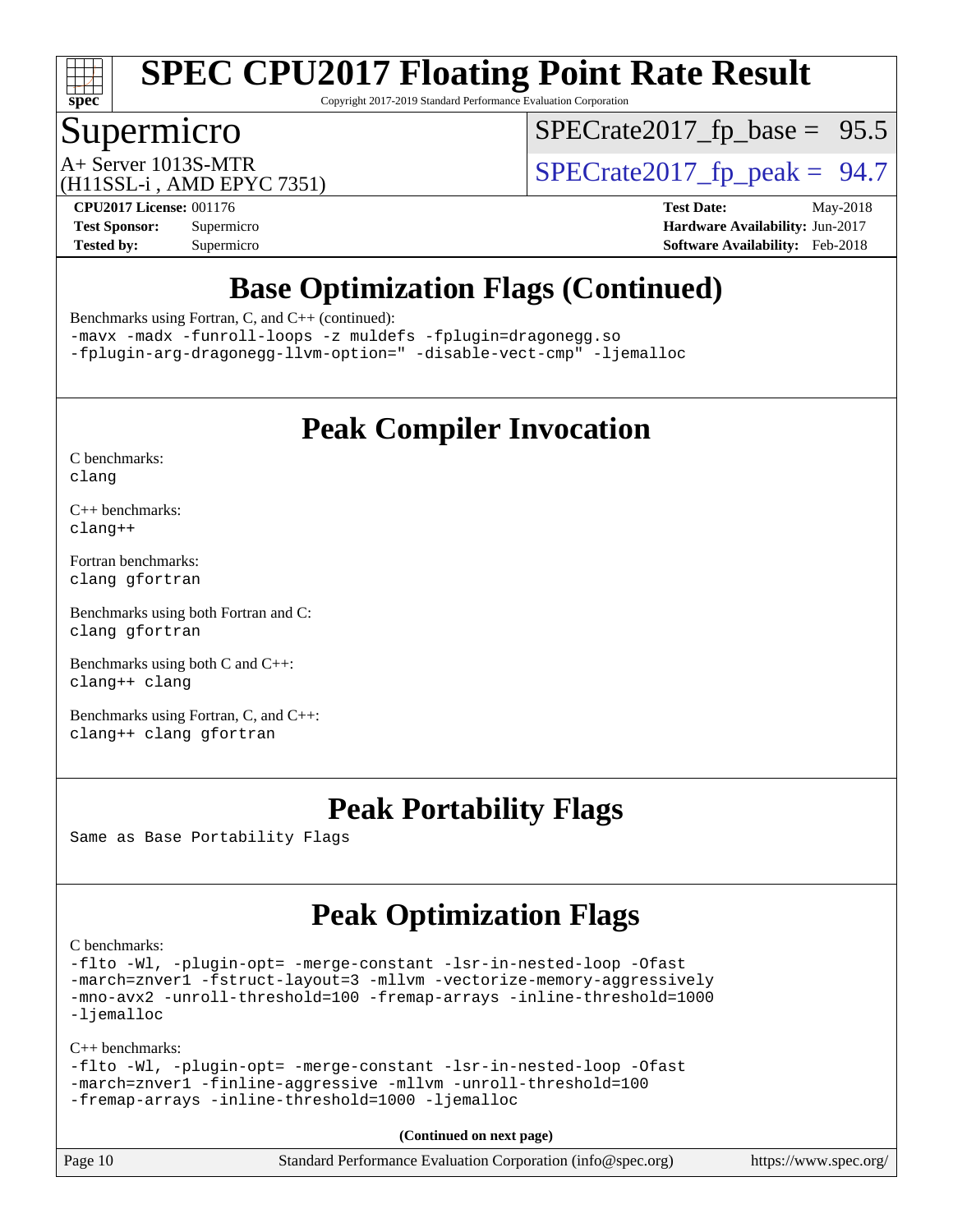

Copyright 2017-2019 Standard Performance Evaluation Corporation

### Supermicro

 $SPECTate2017_fp\_base = 95.5$ 

(H11SSL-i , AMD EPYC 7351)

 $A+$  Server 1013S-MTR<br>  $\langle$ H11SSL-i AMD EPYC 7351) [SPECrate2017\\_fp\\_peak =](http://www.spec.org/auto/cpu2017/Docs/result-fields.html#SPECrate2017fppeak) 94.7

**[CPU2017 License:](http://www.spec.org/auto/cpu2017/Docs/result-fields.html#CPU2017License)** 001176 **[Test Date:](http://www.spec.org/auto/cpu2017/Docs/result-fields.html#TestDate)** May-2018 **[Test Sponsor:](http://www.spec.org/auto/cpu2017/Docs/result-fields.html#TestSponsor)** Supermicro **[Hardware Availability:](http://www.spec.org/auto/cpu2017/Docs/result-fields.html#HardwareAvailability)** Jun-2017 **[Tested by:](http://www.spec.org/auto/cpu2017/Docs/result-fields.html#Testedby)** Supermicro **[Software Availability:](http://www.spec.org/auto/cpu2017/Docs/result-fields.html#SoftwareAvailability)** Feb-2018

# **[Peak Optimization Flags \(Continued\)](http://www.spec.org/auto/cpu2017/Docs/result-fields.html#PeakOptimizationFlags)**

[Fortran benchmarks](http://www.spec.org/auto/cpu2017/Docs/result-fields.html#Fortranbenchmarks):

[-flto](http://www.spec.org/cpu2017/results/res2018q2/cpu2017-20180529-06178.flags.html#user_FCpeak_F-flto) [-Wl,](http://www.spec.org/cpu2017/results/res2018q2/cpu2017-20180529-06178.flags.html#user_FCpeak_F-Wl_5f669859b7c1a0295edc4f5fd536c381023f180a987810cb5cfa1d9467a27ac14b13770b9732d7618b24fc778f3dfdf68b65521d505fc870281e0142944925a0) [-plugin-opt=](http://www.spec.org/cpu2017/results/res2018q2/cpu2017-20180529-06178.flags.html#user_FCpeak_F-plugin-opt_772899571bb6157e4b8feeb3276e6c06dec41c1bbb0aa637c8700742a4baaf7e7b56061e32ae2365a76a44d8c448177ca3ee066cdf7537598ff772fc461942c2) [-merge-constant](http://www.spec.org/cpu2017/results/res2018q2/cpu2017-20180529-06178.flags.html#user_FCpeak_F-merge-constant_bdb3ec75d21d5cf0ab1961ebe7105d0ea3b0c6d89a312cf7efc1d107e6c56c92c36b5d564d0702d1e2526f6b92f188b4413eb5a54b1f9e4a41f5a9bfc0233b92) [-lsr-in-nested-loop](http://www.spec.org/cpu2017/results/res2018q2/cpu2017-20180529-06178.flags.html#user_FCpeak_F-lsr-in-nested-loop) [-O3](http://www.spec.org/cpu2017/results/res2018q2/cpu2017-20180529-06178.flags.html#user_FCpeak_Olevel-gcc_2a8c613e11e2962ae78d693398304d6f1c12fa10320380cff05dd109643c60bb04214353a55f02d8022371d19f6dd940085da69c3a4516b2b7029e64f867e782)(gfortran) [-O3](http://www.spec.org/cpu2017/results/res2018q2/cpu2017-20180529-06178.flags.html#user_FCpeak_F-O3)(clang) [-mavx2](http://www.spec.org/cpu2017/results/res2018q2/cpu2017-20180529-06178.flags.html#user_FCpeak_F-mavx2) [-madx](http://www.spec.org/cpu2017/results/res2018q2/cpu2017-20180529-06178.flags.html#user_FCpeak_F-madx) [-funroll-loops](http://www.spec.org/cpu2017/results/res2018q2/cpu2017-20180529-06178.flags.html#user_FCpeak_F-funroll-loops) [-ffast-math](http://www.spec.org/cpu2017/results/res2018q2/cpu2017-20180529-06178.flags.html#user_FCpeak_F-ffast-math) [-fplugin=dragonegg.so](http://www.spec.org/cpu2017/results/res2018q2/cpu2017-20180529-06178.flags.html#user_FCpeak_F-fpluginDragonEgg) [-fplugin-arg-dragonegg-llvm-option="](http://www.spec.org/cpu2017/results/res2018q2/cpu2017-20180529-06178.flags.html#user_FCpeak_F-fplugin-arg-dragonegg-llvm-option_98400a9ab866ed0085f1e7306b6fe3b9aac45e0c6ce6c4c776296af40a6f95ac09a5771072dd0b0cdcb566a3e79e79d2a726fc48d436745311228115dad9979d) [-inline-threshold:1000"](http://www.spec.org/cpu2017/results/res2018q2/cpu2017-20180529-06178.flags.html#user_FCpeak_F-dragonegg-llvm-inline-threshold_07e61fd64d703e09a3d6c9aee6ac288c2f7760387fb253286b0ad61651eb62a3a8ac21dc1f35cedb13440b70bea3f6cc5470d6ba8f82ad27d00629d560a26e62) [-ljemalloc](http://www.spec.org/cpu2017/results/res2018q2/cpu2017-20180529-06178.flags.html#user_FCpeak_F-ljemalloc) [-lgfortran](http://www.spec.org/cpu2017/results/res2018q2/cpu2017-20180529-06178.flags.html#user_FCpeak_F-lgfortran_aee53aa7918ae35ea4e5035d616421204ae8a638c05873868b1aa8743e73ef3f738c1d9cddaea8bce7f96e18015ec2f72d6588008f90a113075c46bd34a5e3c3) [-lamdlibm](http://www.spec.org/cpu2017/results/res2018q2/cpu2017-20180529-06178.flags.html#user_FCpeak_F-lamdlibm_1db3d84841b8a1b4efe9441895380ccb52ec69ae4c885fce609f880d1f58d8b3c2693ad984247faf1d5c0b0abc492f2987ed2911d4dbfc830003ff87fe5a2273) 

[Benchmarks using both Fortran and C](http://www.spec.org/auto/cpu2017/Docs/result-fields.html#BenchmarksusingbothFortranandC):

```
 521.wrf_r: -flto -Wl, -plugin-opt= -merge-constant
-lsr-in-nested-loop -O3(clang) -mavx -ffast-math
-O3(gfortran) -funroll-loops -fplugin=dragonegg.so
-fplugin-arg-dragonegg-llvm-option="
-inline-threshold:1000" -ljemalloc -lgfortran -lamdlibm
```

```
 527.cam4_r: -flto -Wl, -plugin-opt= -merge-constant
-lsr-in-nested-loop -Ofast -march=znver1
-fstruct-layout=3 -mllvm -vectorize-memory-aggressively
-mno-avx2 -unroll-threshold=100 -fremap-arrays
-inline-threshold=1000 -O3(gfortran) -O3(clang) -mavx2
-madx -funroll-loops -ffast-math -fplugin=dragonegg.so
-fplugin-arg-dragonegg-llvm-option="
-inline-threshold:1000" -ljemalloc -lgfortran -lamdlibm
```
[Benchmarks using both C and C++](http://www.spec.org/auto/cpu2017/Docs/result-fields.html#BenchmarksusingbothCandCXX):

[-flto](http://www.spec.org/cpu2017/results/res2018q2/cpu2017-20180529-06178.flags.html#user_CC_CXXpeak_F-flto) [-Wl,](http://www.spec.org/cpu2017/results/res2018q2/cpu2017-20180529-06178.flags.html#user_CC_CXXpeak_F-Wl_5f669859b7c1a0295edc4f5fd536c381023f180a987810cb5cfa1d9467a27ac14b13770b9732d7618b24fc778f3dfdf68b65521d505fc870281e0142944925a0) [-plugin-opt=](http://www.spec.org/cpu2017/results/res2018q2/cpu2017-20180529-06178.flags.html#user_CC_CXXpeak_F-plugin-opt_772899571bb6157e4b8feeb3276e6c06dec41c1bbb0aa637c8700742a4baaf7e7b56061e32ae2365a76a44d8c448177ca3ee066cdf7537598ff772fc461942c2) [-merge-constant](http://www.spec.org/cpu2017/results/res2018q2/cpu2017-20180529-06178.flags.html#user_CC_CXXpeak_F-merge-constant_bdb3ec75d21d5cf0ab1961ebe7105d0ea3b0c6d89a312cf7efc1d107e6c56c92c36b5d564d0702d1e2526f6b92f188b4413eb5a54b1f9e4a41f5a9bfc0233b92) [-lsr-in-nested-loop](http://www.spec.org/cpu2017/results/res2018q2/cpu2017-20180529-06178.flags.html#user_CC_CXXpeak_F-lsr-in-nested-loop) [-Ofast](http://www.spec.org/cpu2017/results/res2018q2/cpu2017-20180529-06178.flags.html#user_CC_CXXpeak_F-Ofast) [-march=znver1](http://www.spec.org/cpu2017/results/res2018q2/cpu2017-20180529-06178.flags.html#user_CC_CXXpeak_march_082ab2c5e8f99f69c47c63adfdc26f9617958cc68d0b5dbfb7aa6935cde4c91d5d9c2fdc24e6781fa8a0299196f2f4ca8e995f825d797de797910507b4251bb3) [-fstruct-layout=3](http://www.spec.org/cpu2017/results/res2018q2/cpu2017-20180529-06178.flags.html#user_CC_CXXpeak_F-fstruct-layout) [-mllvm](http://www.spec.org/cpu2017/results/res2018q2/cpu2017-20180529-06178.flags.html#user_CC_CXXpeak_F-mllvm_76e3f86ef8d8cc4dfa84cec42d531db351fee284f72cd5d644b5bdbef9c2604296512be6a431d9e19d0523544399ea9dd745afc2fff755a0705d428460dc659e) [-vectorize-memory-aggressively](http://www.spec.org/cpu2017/results/res2018q2/cpu2017-20180529-06178.flags.html#user_CC_CXXpeak_F-vectorize-memory-aggressively) [-mno-avx2](http://www.spec.org/cpu2017/results/res2018q2/cpu2017-20180529-06178.flags.html#user_CC_CXXpeak_F-mno-avx2) [-unroll-threshold=100](http://www.spec.org/cpu2017/results/res2018q2/cpu2017-20180529-06178.flags.html#user_CC_CXXpeak_F-unroll-threshold) [-fremap-arrays](http://www.spec.org/cpu2017/results/res2018q2/cpu2017-20180529-06178.flags.html#user_CC_CXXpeak_F-fremap-arrays) [-inline-threshold=1000](http://www.spec.org/cpu2017/results/res2018q2/cpu2017-20180529-06178.flags.html#user_CC_CXXpeak_F-inline-threshold_1daf3e0321a7a0c1ea19068c818f3f119b1e5dfc986cc791557791f4b93536c1546ba0c8585f62303269f504aa232e0ca278e8489928152e32e0752215741730) [-finline-aggressive](http://www.spec.org/cpu2017/results/res2018q2/cpu2017-20180529-06178.flags.html#user_CC_CXXpeak_F-finline-aggressive) [-ljemalloc](http://www.spec.org/cpu2017/results/res2018q2/cpu2017-20180529-06178.flags.html#user_CC_CXXpeak_F-ljemalloc)

[Benchmarks using Fortran, C, and C++:](http://www.spec.org/auto/cpu2017/Docs/result-fields.html#BenchmarksusingFortranCandCXX)

[-flto](http://www.spec.org/cpu2017/results/res2018q2/cpu2017-20180529-06178.flags.html#user_CC_CXX_FCpeak_F-flto) [-Wl,](http://www.spec.org/cpu2017/results/res2018q2/cpu2017-20180529-06178.flags.html#user_CC_CXX_FCpeak_F-Wl_5f669859b7c1a0295edc4f5fd536c381023f180a987810cb5cfa1d9467a27ac14b13770b9732d7618b24fc778f3dfdf68b65521d505fc870281e0142944925a0) [-plugin-opt=](http://www.spec.org/cpu2017/results/res2018q2/cpu2017-20180529-06178.flags.html#user_CC_CXX_FCpeak_F-plugin-opt_772899571bb6157e4b8feeb3276e6c06dec41c1bbb0aa637c8700742a4baaf7e7b56061e32ae2365a76a44d8c448177ca3ee066cdf7537598ff772fc461942c2) [-merge-constant](http://www.spec.org/cpu2017/results/res2018q2/cpu2017-20180529-06178.flags.html#user_CC_CXX_FCpeak_F-merge-constant_bdb3ec75d21d5cf0ab1961ebe7105d0ea3b0c6d89a312cf7efc1d107e6c56c92c36b5d564d0702d1e2526f6b92f188b4413eb5a54b1f9e4a41f5a9bfc0233b92) [-lsr-in-nested-loop](http://www.spec.org/cpu2017/results/res2018q2/cpu2017-20180529-06178.flags.html#user_CC_CXX_FCpeak_F-lsr-in-nested-loop) [-Ofast](http://www.spec.org/cpu2017/results/res2018q2/cpu2017-20180529-06178.flags.html#user_CC_CXX_FCpeak_F-Ofast) [-march=znver1](http://www.spec.org/cpu2017/results/res2018q2/cpu2017-20180529-06178.flags.html#user_CC_CXX_FCpeak_march_082ab2c5e8f99f69c47c63adfdc26f9617958cc68d0b5dbfb7aa6935cde4c91d5d9c2fdc24e6781fa8a0299196f2f4ca8e995f825d797de797910507b4251bb3) [-fstruct-layout=3](http://www.spec.org/cpu2017/results/res2018q2/cpu2017-20180529-06178.flags.html#user_CC_CXX_FCpeak_F-fstruct-layout) [-mllvm](http://www.spec.org/cpu2017/results/res2018q2/cpu2017-20180529-06178.flags.html#user_CC_CXX_FCpeak_F-mllvm_76e3f86ef8d8cc4dfa84cec42d531db351fee284f72cd5d644b5bdbef9c2604296512be6a431d9e19d0523544399ea9dd745afc2fff755a0705d428460dc659e) [-vectorize-memory-aggressively](http://www.spec.org/cpu2017/results/res2018q2/cpu2017-20180529-06178.flags.html#user_CC_CXX_FCpeak_F-vectorize-memory-aggressively) [-mno-avx2](http://www.spec.org/cpu2017/results/res2018q2/cpu2017-20180529-06178.flags.html#user_CC_CXX_FCpeak_F-mno-avx2) [-unroll-threshold=100](http://www.spec.org/cpu2017/results/res2018q2/cpu2017-20180529-06178.flags.html#user_CC_CXX_FCpeak_F-unroll-threshold) [-fremap-arrays](http://www.spec.org/cpu2017/results/res2018q2/cpu2017-20180529-06178.flags.html#user_CC_CXX_FCpeak_F-fremap-arrays) [-inline-threshold=1000](http://www.spec.org/cpu2017/results/res2018q2/cpu2017-20180529-06178.flags.html#user_CC_CXX_FCpeak_F-inline-threshold_1daf3e0321a7a0c1ea19068c818f3f119b1e5dfc986cc791557791f4b93536c1546ba0c8585f62303269f504aa232e0ca278e8489928152e32e0752215741730) [-finline-aggressive](http://www.spec.org/cpu2017/results/res2018q2/cpu2017-20180529-06178.flags.html#user_CC_CXX_FCpeak_F-finline-aggressive) [-O3](http://www.spec.org/cpu2017/results/res2018q2/cpu2017-20180529-06178.flags.html#user_CC_CXX_FCpeak_Olevel-gcc_2a8c613e11e2962ae78d693398304d6f1c12fa10320380cff05dd109643c60bb04214353a55f02d8022371d19f6dd940085da69c3a4516b2b7029e64f867e782) [-mavx2](http://www.spec.org/cpu2017/results/res2018q2/cpu2017-20180529-06178.flags.html#user_CC_CXX_FCpeak_F-mavx2) [-madx](http://www.spec.org/cpu2017/results/res2018q2/cpu2017-20180529-06178.flags.html#user_CC_CXX_FCpeak_F-madx) [-funroll-loops](http://www.spec.org/cpu2017/results/res2018q2/cpu2017-20180529-06178.flags.html#user_CC_CXX_FCpeak_F-funroll-loops) [-ffast-math](http://www.spec.org/cpu2017/results/res2018q2/cpu2017-20180529-06178.flags.html#user_CC_CXX_FCpeak_F-ffast-math) [-fplugin=dragonegg.so](http://www.spec.org/cpu2017/results/res2018q2/cpu2017-20180529-06178.flags.html#user_CC_CXX_FCpeak_F-fpluginDragonEgg) [-fplugin-arg-dragonegg-llvm-option="](http://www.spec.org/cpu2017/results/res2018q2/cpu2017-20180529-06178.flags.html#user_CC_CXX_FCpeak_F-fplugin-arg-dragonegg-llvm-option_98400a9ab866ed0085f1e7306b6fe3b9aac45e0c6ce6c4c776296af40a6f95ac09a5771072dd0b0cdcb566a3e79e79d2a726fc48d436745311228115dad9979d) [-inline-threshold:1000"](http://www.spec.org/cpu2017/results/res2018q2/cpu2017-20180529-06178.flags.html#user_CC_CXX_FCpeak_F-dragonegg-llvm-inline-threshold_07e61fd64d703e09a3d6c9aee6ac288c2f7760387fb253286b0ad61651eb62a3a8ac21dc1f35cedb13440b70bea3f6cc5470d6ba8f82ad27d00629d560a26e62) [-ljemalloc](http://www.spec.org/cpu2017/results/res2018q2/cpu2017-20180529-06178.flags.html#user_CC_CXX_FCpeak_F-ljemalloc)

The flags files that were used to format this result can be browsed at <http://www.spec.org/cpu2017/flags/gcc.2018-02-16.html> <http://www.spec.org/cpu2017/flags/aocc100-flags-revC-I.2018-02-16.html> <http://www.spec.org/cpu2017/flags/Supermicro-Platform-Settings-V1.2-Naples-revD.html>